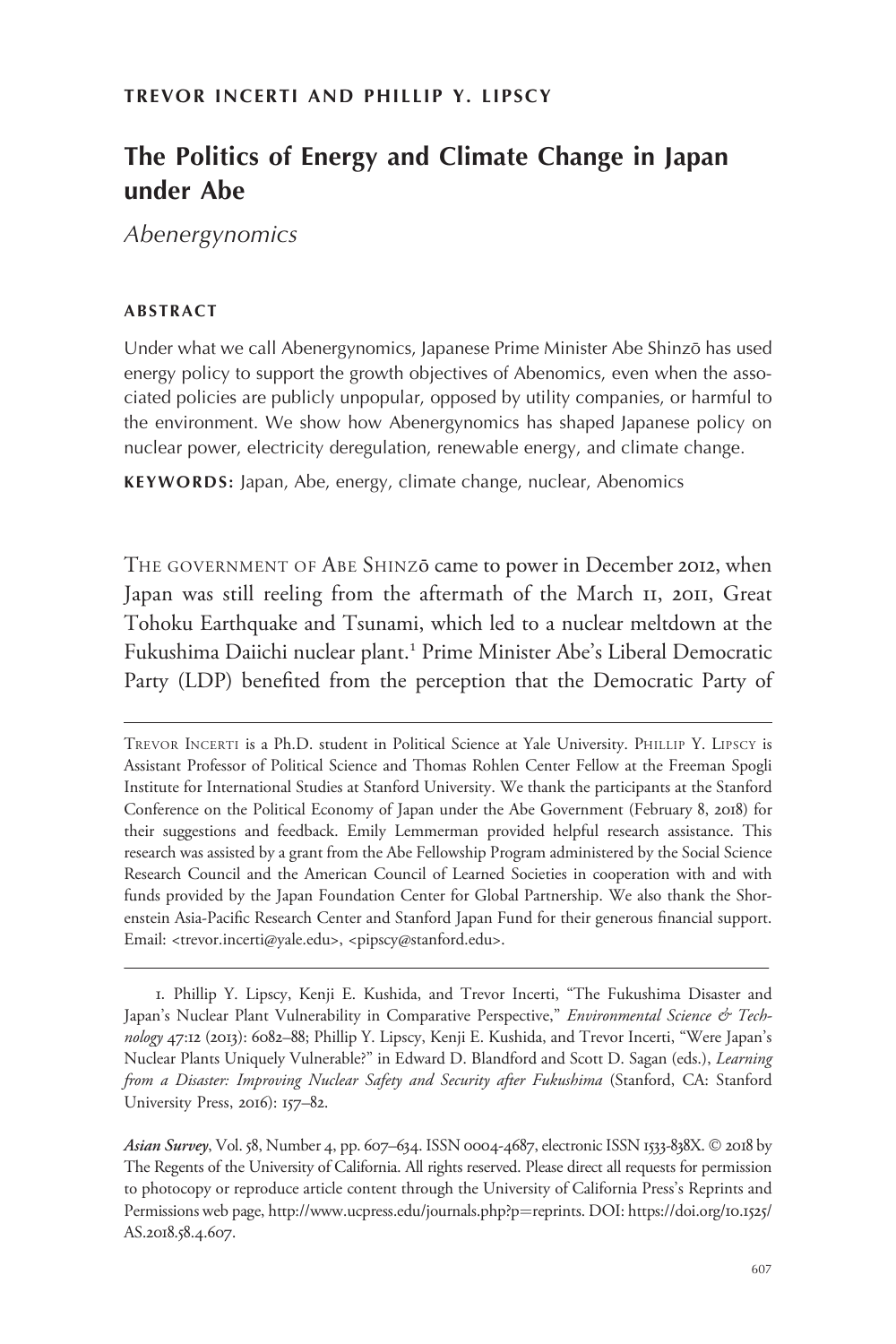Japan (DPJ) government had mishandled the response to the Fukushima disaster.<sup>2</sup> Furthermore, the DPJ government had stunned the international community in 2010 by announcing Japan's withdrawal from the second commitment period of the Kyoto Protocol, the principal international framework to address climate change. Japan, once a leader in energy efficiency and greenhouse gas mitigation, was criticized as a "fossil" and a "villain" in global climate change efforts.<sup>3</sup>

Hence, the Abe government came to power at a pivotal moment when energy policy—both domestic and international—loomed large as an urgent priority. Would Japan transition away from traditional energy sources toward greener alternatives? Would nuclear power be abandoned, or resuscitated? Would large utilities, such as Tokyo Electric Power Company (TEPCO), see their political influence diminish as a result of the Fukushima disaster? Could Japan reemerge as a leader in energy conservation and international climate change negotiations?

The track record of the Abe government on energy policy raises some intriguing puzzles. First, despite a nuclear disaster that displaced 174,000 people and turned a  $337 \text{ km}^2$  area into a radioactive wasteland,<sup>4</sup> Japanese energy policy has not undergone the widely predicted transformations.<sup>5</sup> Abe's government has reemphasized nuclear and coal-fired power plants and weakened the feed-in tariff (which guarantees a set price from a utility to renewable energy generators) implemented by the DPJ to support renewables. Japan has shied away from ambitious policy measures to encourage energy conservation, such as an emissions trading scheme or a meaningful carbon tax.<sup>6</sup> Why did the Fukushima disaster not become the policy turning point many foresaw?

2. Kenji E. Kushida, "The Fukushima Nuclear Disaster and the Democratic Party of Japan," Japanese Political Economy 40:1 (2014): 29–68.

3. "Japan Said 'Cast as Villain' at Cancun Climate Talks," BBC, December 12, 2010; "'Fossil' Japan Seen as Obstacle in Cancun," Reuters, December 2, 2010.

4. The government has delineated Kitaku Konnan Kuiiki (Difficult to Return to Zones), to which there is no realistic prospect of residents being able to return in the foreseeable future. "Kitaku Konnan Kuiiki ni Tsuite" [About Difficult to Return to Zones], Naikaku Genshiryoku Hisaisha Seikatsu Shien [Cabinet Office Disaster Victim Livelihood Support Team], October 1, 2013.

5. See e.g. Martin Fackler and Andrew Pollack, "Japan Scraps Plan to Build New Reactors; Prime Minister Shelves Nuclear Project and Vows to Focus on Renewables," International Herald Tribune, May 5, 2011; Eric Johnston, "Current Nuclear Debate to Set Nation's Course for Decades," Japan Times, September 23, 2011.

6. Japan did implement a carbon tax in 2012, under the DPJ government, but the amount is trivial compared to other countries. Jeremy Carl and David Fedor, "Tracking Global Carbon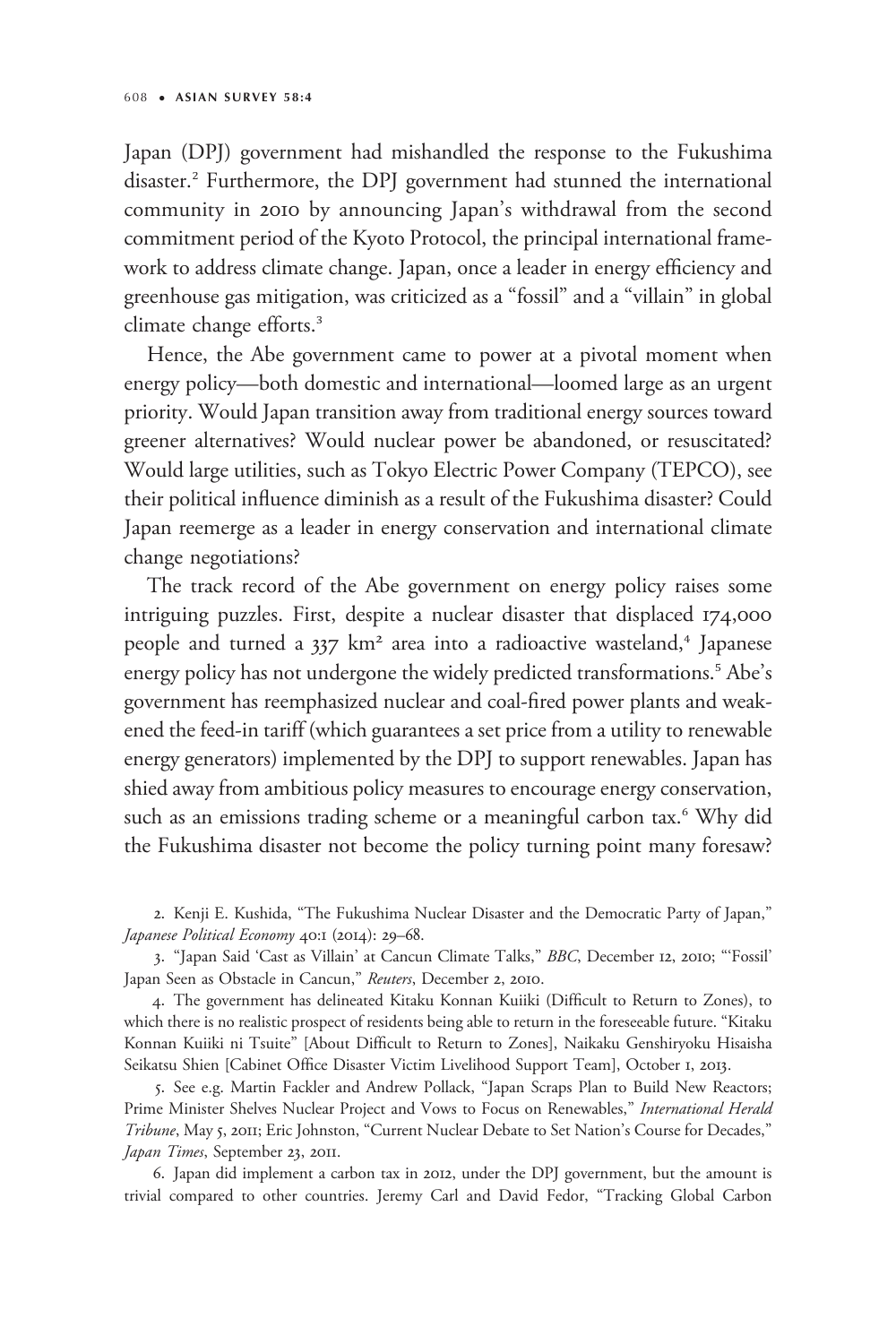Second, why did the LDP maintain its support for nuclear energy, and why has it managed to win election after election despite this unpopular and seemingly anachronistic stance? Among major Japanese political parties, the LDP has adopted the most conspicuously pro-nuclear platform since 2011. Nonetheless, the party has won landslide victories in all major elections since the Fukushima meltdown, and the opposition's efforts to galvanize public support around the nuclear issue have failed. This was not what most international observers expected after the Great Tohoku Earthquake. The catastrophe led distant countries, such as Germany, to reconsider and abandon their nuclear programs.<sup>7</sup> Many observers expected Japan to follow a similar path, shifting its attention to renewable energy and a reinvigorated emphasis on energy efficiency.

Third, Japan's status as a laggard on global climate change has continued under the Abe government. The government is a party to the Paris Agreement of the United Nations Framework Convention on Climate Change (UNFCCC), which entered into force in 2016. However, Japan has been widely criticized for submitting unambitious emissions mitigation targets and engaging in accounting shenanigans to inflate its headline contributions.<sup>8</sup> This runs counter to the general pattern of Abe's foreign policy, which has emphasized international engagement and leadership, particularly since the election of Donald Trump.<sup>9</sup> Japanese public support for climate change mitigation also remains high.<sup>10</sup> What explains Japan's continued backsliding in an area of international cooperation it once led? seemingly anachronistic stance:<br>
LDP has adopted the most co<br>
Nonetheless, the party has won<br>
the Fukushima meltdown, and<br>
support around the nuclear isst<br>
national observers expected aft<br>
trophe led distant countries, st<br>

In the next section, we outline our basic argument regarding Abe's energy policy, which we call Abenergynomics. We then provide an overview of the major energy policy reforms of the Abe government. A more dedicated

Revenues: A Survey of Carbon Taxes versus Cap-and-Trade in the Real World," Energy Policy 96 (2016): 50–77.

<sup>7.</sup> Bettina B. F. Wittneben, "The Impact of the Fukushima Nuclear Accident on European Energy Policy," Environmental Science & Policy 15:1 (2012): 1-3.

<sup>8.</sup> Yann Robiou du Pont, M. Louise Jeffery, Johannes Gütschow, Joeri Rogelj, Peter Christoff, and Malte Meinshausen, "Equitable Mitigation to Achieve the Paris Agreement Goals," Nature Climate Change 7 (2016): 38; Yasuko Kameyama, Climate Change Policy in Japan: From the 1980s to 2015 (Abingdon: Taylor & Francis, 2016).

<sup>9.</sup> Noah Smith, "Japan Rises as a Free-Trade Leader as the U.S. Sinks," Bloomberg, October 5, 2017; "Japan Pledges \$2.9 Billion to Support Countries Pursuing Universal Health Coverage," Japan Times, December 14, 2017.

<sup>10.</sup> See e.g. Cabinet Office of Japan, "Chikyu Ondanka Taisaku ni Kansuru Yoron Chosa" [Public opinion poll on global warming counter-measures], 2016.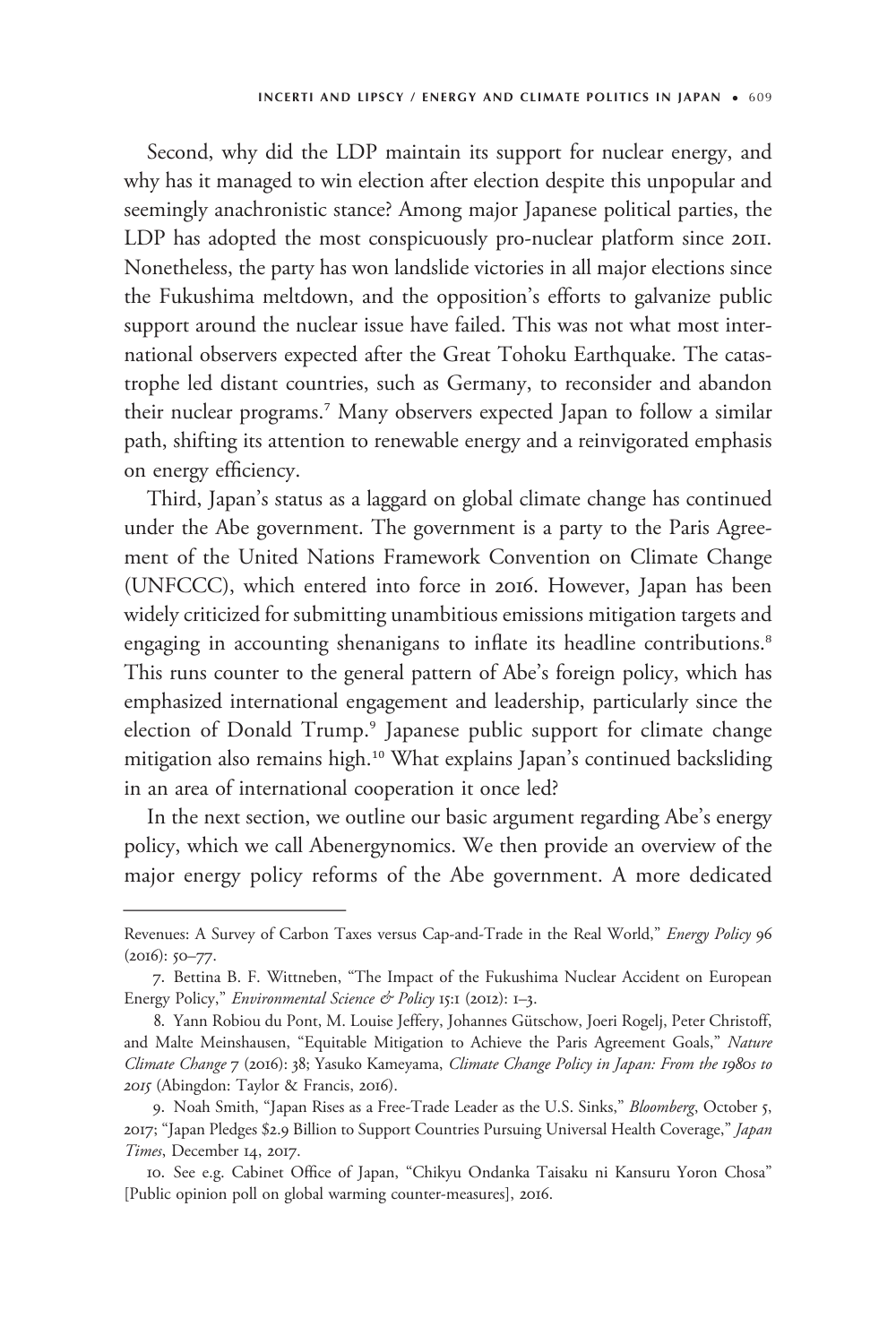discussion of the Abe government's nuclear policy follows. We then consider Abe's climate change policy and international cooperation in the UNFCCC. Finally, we offer conclusions and discuss future prospects.

# ABENERGYNOMICS

Abe's energy policy is best described as Abenergynomics: a set of policies designed to support the economic objectives of Abenomics, with relatively little regard for popular opinion, opposition from utility companies, or environmental consequences. Abe has prioritized policies that will facilitate economic growth. Consistent with this objective, the bureaucratic tussling between the Ministry of the Environment (MOE) and the Ministry of Economy, Trade, and Industry (METI), which had tilted in the former's favor during the DPJ government, was resolved in the latter's favor. Low electricity prices were prioritized, even if this meant pursuing unpopular policies, exacerbating CO<sub>2</sub> emissions, or undermining electric utilities, part of the LDP's traditional support base. Government support for new technologies has been targeted selectively to areas that clearly offer a competitive advantage to Japanese firms.

Japanese policymakers have faced constraints that limit the scope of aggressive measures to reduce nuclear power or combat climate change. At the most basic level, Japan is a resource-poor country dependent on foreign energy sources: there is no attractive, near-term alternative to nuclear energy.<sup>11</sup> Japan's slow economic growth and large public debt make it difficult to invest in ambitious new solutions or to generously compensate losers for adverse policy changes.<sup>12</sup> Institutional constraints have also been important. Electoral reform in 1994 shifted Japan from a single nontransferable vote / multimember district system to a mixed system emphasizing plurality voting in single-member districts. The new system makes it difficult to sustain "efficiency clientelism," policy arrangements that encourage energy

<sup>11.</sup> Vlado Vivoda, "Japan's Energy Security Predicament Post-Fukushima," Energy Policy 46  $(2012)$ : 135–43.

<sup>12.</sup> See discussion of the politics of compensation in Kent E. Calder, Crisis and Compensation (Princeton NJ: Princeton University Press, 1991); Margarita Estevez-Abe, Welfare Capitalism in Postwar Japan: Party, Bureaucracy, and Business (Cambridge: Cambridge University Press, 2008); Megumi Naoi, Building Legislative Coalitions for Globalization in Asia: Globalization as Legislation (New York: Cambridge University Press, 2015); Kent E. Calder, Circles of Compensation: Economic Growth and the Globalization of Japan (Stanford, CA: Stanford University Press, 2017).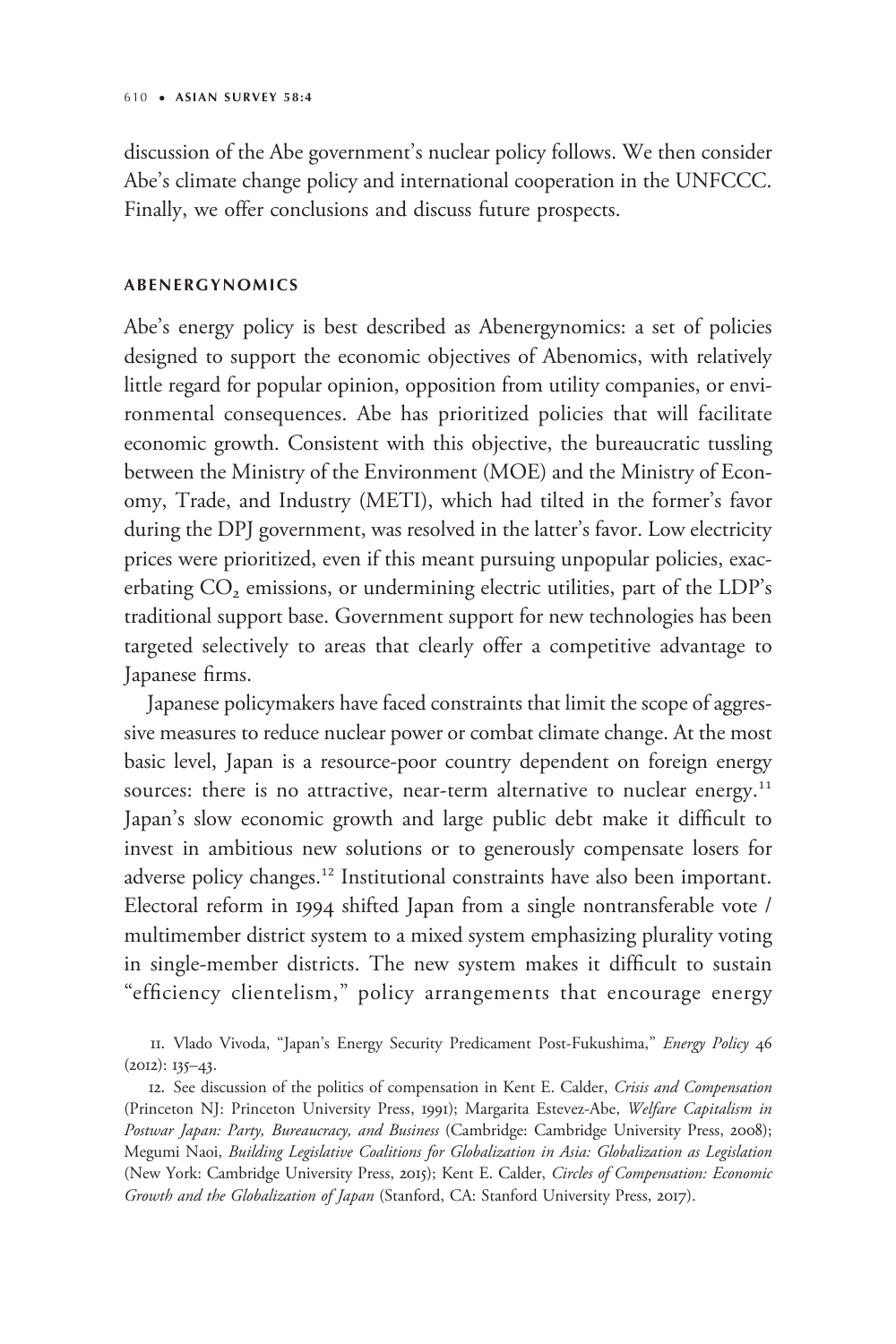conservation by imposing high energy prices on consumers while redistributing the consequent revenues or rents to organized supporters of the LDP.<sup>13</sup>

Despite these general constraints, Abe has had a clear opportunity to significantly alter the course of Japanese energy policy. In several respects, he assumed power during a moment when constraints were less binding. First, the Fukushima disaster sharply diminished the prestige and political standing of large utility companies, which had resisted major reforms in the past. Second, the Fukushima disaster provided an obvious rationale for Japanese officials to pursue major policy shifts in the energy sector. Prime Minister Kan Naoto of the DPJ sought to use the disaster as an opportunity to shift Japan toward renewable energy. But it was also an opportunity to move policy in the opposite direction, by shifting public attention away from climate change toward more urgent priorities like securing a stable energy supply and managing nuclear safety. Internationally, Japanese policymakers could now portray their country's disappointing performance on climate change as an unfortunate consequence of the nuclear disaster.

Third, Abe and the LDP benefited from fortuitous circumstances. The Fukushima disaster reflected deep-seated problems with Japanese nuclear regulation, which had developed over many years of LDP rule.<sup>14</sup> The DPJ, particularly under Kan, was hostile to the "nuclear village" (a collection of pro-nuclear allies from utilities, the bureaucracy, politicians, finance, academia, etc.) and a natural standard-bearer for dismantling the cozy ties between politicians, bureaucrats, and large utility companies. However, the Fukushima disaster took place under the DPJ's watch, severely damaging the party's public image. The LDP could therefore frame its policy measures—even those that reverted to the status quo ante—as a necessary return to stability.

Fourth, the disintegration and deep unpopularity of the DPJ after 2012 meant the anti-LDP vote has been consistently split, allowing the LDP to secure landslide victories despite lukewarm public support under an electoral system that typically rewards consolidation toward two parties.<sup>15</sup> Following the DPJ's resounding defeat in the December 2012 Lower House election, Japan was left without a viable opposition party. Thus, the Abe government

<sup>13.</sup> Phillip Y. Lipscy, "A Casualty of Political Transformation? The Politics of Japanese Energy Efficiency in the Transportation Sector," Journal of East Asian Studies 12:3 (2012): 409-39.

<sup>14.</sup> Jeff Kingston, "Japan's Nuclear Village," Asia-Pacific Journal 10:37 (2012).

<sup>15.</sup> Kenneth Mori McElwain, "The Nationalization of Japanese Elections," Journal of East Asian Studies 12:3 (2012): 323-50.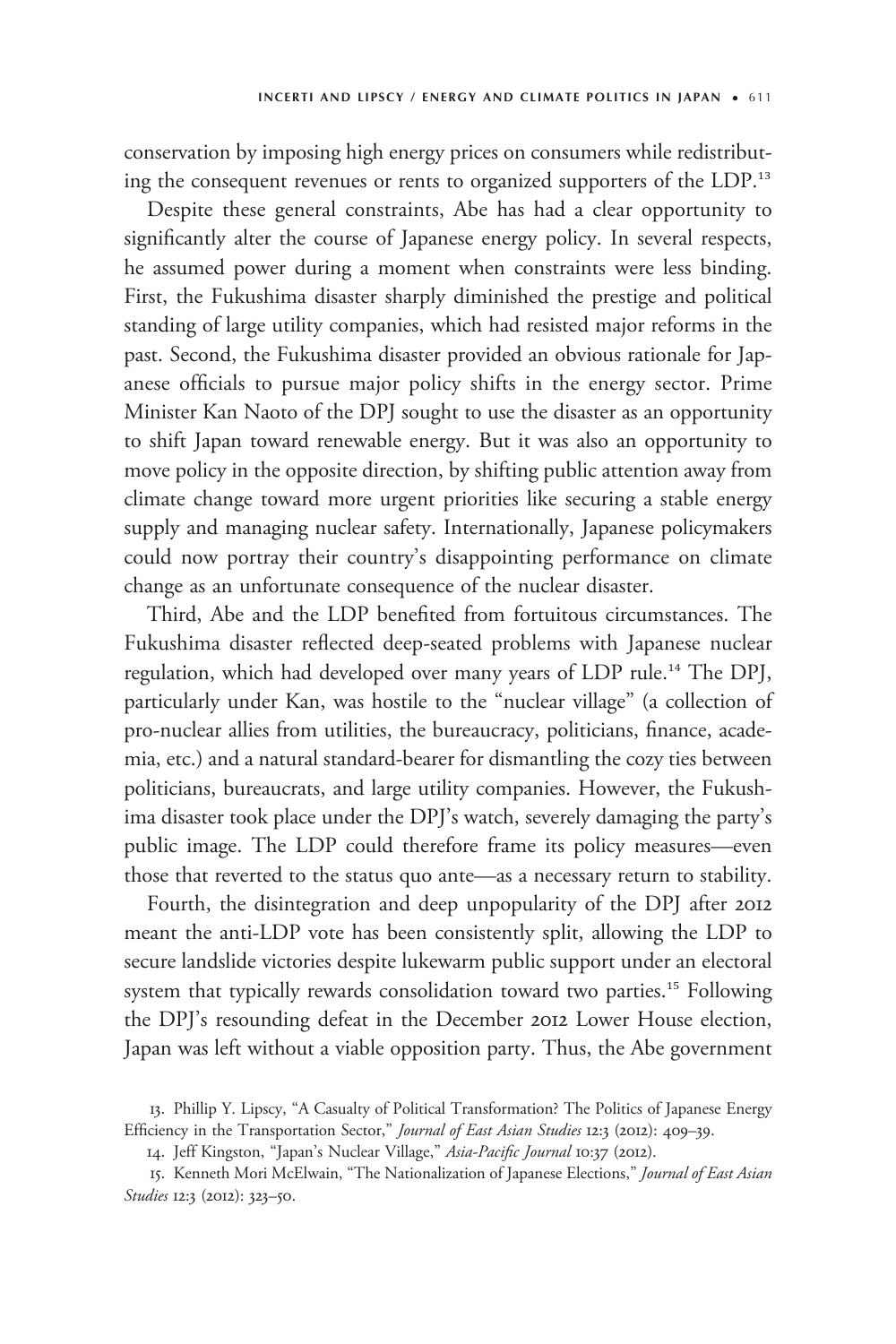has been able to stay in power despite adopting several strategically chosen policies unpopular with the general public.<sup>16</sup>

Under Abenergynomics, Abe has pursued an energy policy mix that prioritizes economic growth by lowering electricity prices and supporting Japanese producers. This explains seemingly contradictory policy measures, such as increasing competition in the electricity distribution market while curtailing competition from renewable power generation: both were meant to facilitate lower electricity prices. Abe has been willing to pursue policies unpopular with the general public, but only in cases—such as nuclear restarts and the construction of new coal-fired plants—where the policies would lower energy costs.<sup>17</sup> Policy measures to mitigate greenhouse gas emissions have been largely shunned, except in exceptional cases where support would clearly benefit Japanese firms.<sup>18</sup>

### ENERGY POLICY OF THE ABE GOVERNMENT

This section provides a brief overview of Japanese energy policy and measures undertaken by the Abe government. We first discuss general trends in Japanese energy usage and then major policy measures implemented by Abe. We postpone our discussion of nuclear energy and climate change mitigation to later sections.

Figure 1 depicts Japan's energy mix during 2006–16, a period that encompasses the 2011 Fukushima disaster. The figure includes energy sources for power generation and other uses, primarily industry and automobile transportation. Before the disaster, Japan relied on a diversified energy mix predominantly based on fossil fuels and nuclear power, with limited

16. Other examples include the 2015 Legislation for Peace and Security, which reinterpreted Japan's constitution to allow collective self-defense under limited circumstances, and the 2013 Act on the Protection of Specially Designated Secrets, which created criminal penalties for leaking state secrets.

17. A public opinion poll found that only 27% of respondents preferred nuclear energy to have a 15% or greater share of Japan's energy mix in 2030, compared to the Abe government's official target of 20–22%. Similarly, respondents were asked whether they preferred fossil fuels with "high  $CO<sub>2</sub>$  emissions and low cost (coal)" or "lower  $CO<sub>2</sub>$  emissions even if this means higher cost (natural gas)," and 72% said natural gas. Japan Consumers' Co-operative Union, "Kore kara no denryoku no arikata ni tsuite no shohisha ishiki chosa" [Survey of consumers regarding the future of electricity], May 8, 2015.

18. Experts who have personally briefed Abe on environmental measures, such as cap-and-trade, note that he expressed no interest in these initiatives.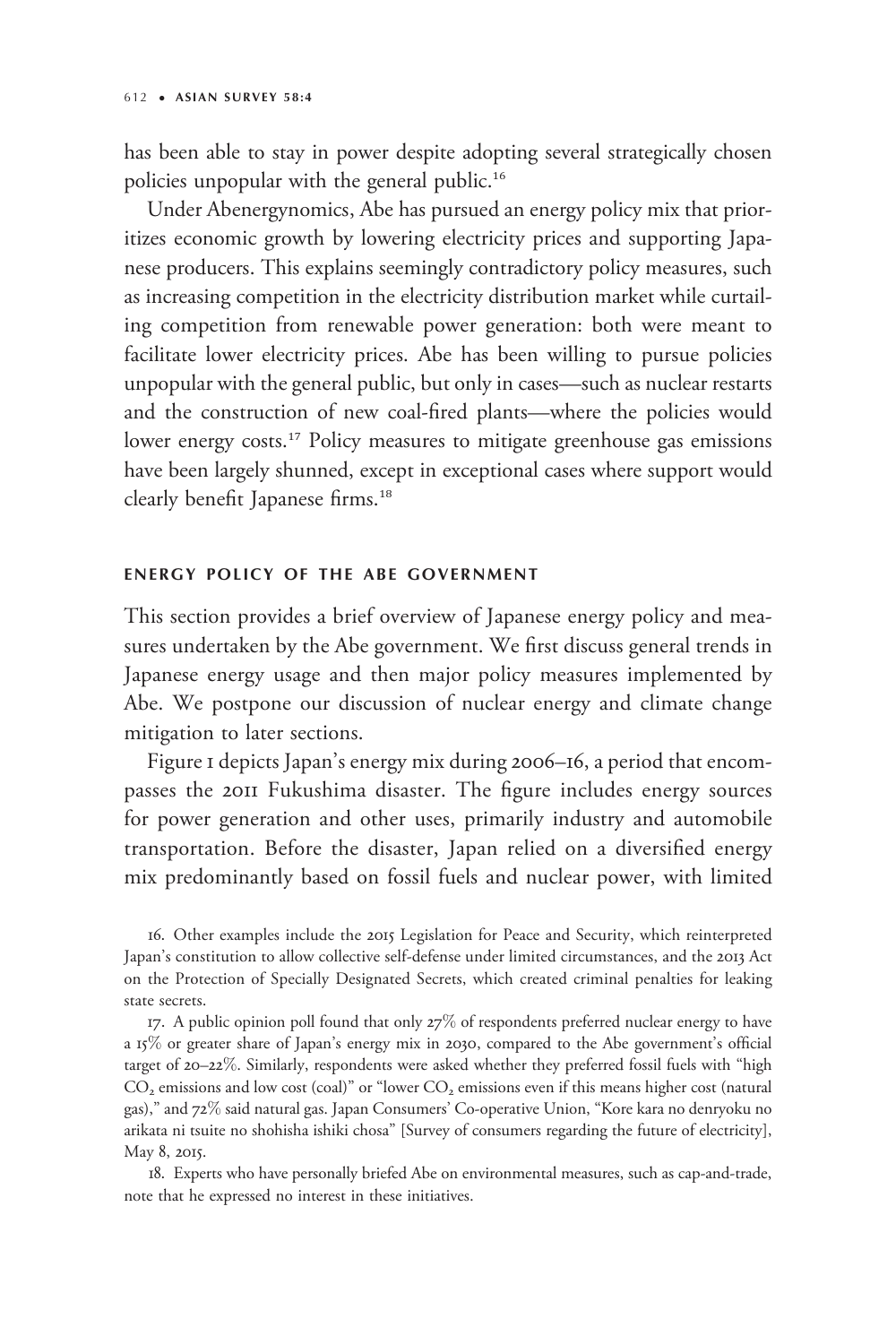

figure 1. Japanese Energy Mix before and after Fukushima (2006–16)

NOTE: Yearly data. Dashed vertical line at 2010 marks last annual data prior to March 11, 2011, Great Tohoku Earthquake.

renewables (a category traditionally dominated by hydropower). The Fukushima disaster altered this mix by triggering a total shutdown of nuclear power generation. Japan responded to the crisis by increasing its reliance on imported fossil fuels, particularly natural gas, and reducing overall energy consumption.

Figure 2 depicts the share of energy supply attributable to renewable energy for several political units of interest from 1990 to 2016. The figure omits hydropower to focus on non-traditional energy sources. Japan has lagged behind its international peers (except South Korea) in renewable energy for the entire period depicted. This has been often attributed to the political influence of incumbent utilities in Japan, which have made large investments in traditional power plants and prefer not to face competition from new entrants.<sup>19</sup> Renewable share started to increase noticeably in the EU and US in the early 2000s, but Japan's share was essentially flat. Japan's renewable share has been increasing since the Fukushima disaster, reflecting

DATA SOURCE: International Energy Agency, "World Energy Statistics and Balances," 2017.

<sup>19.</sup> Kameyama, Climate Change Policy in Japan: 131.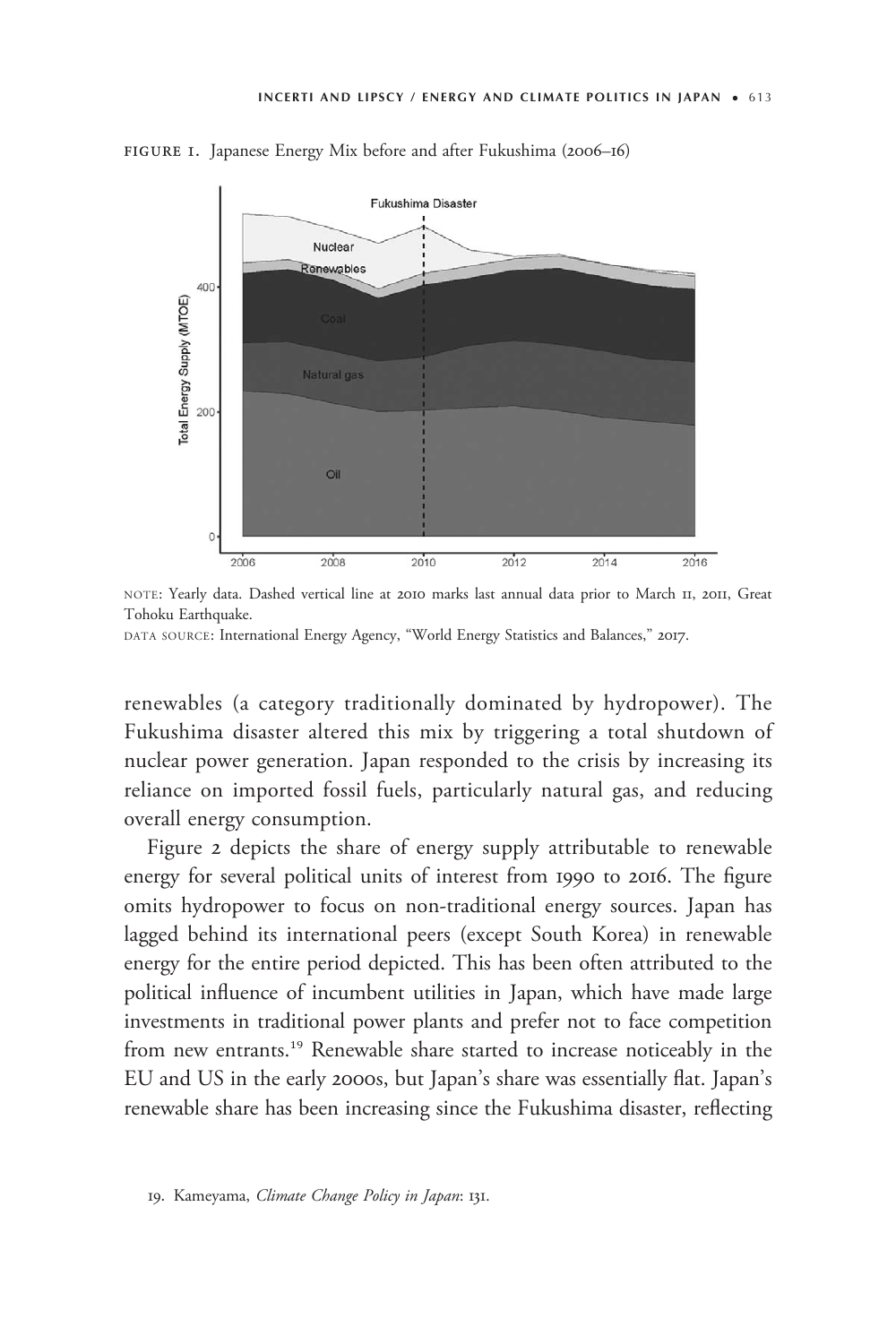



NOTE: Renewables includes geothermal, solar, tide, wind, and biofuels and waste. OECD includes Japan, US, and EU.

the shutdown of nuclear energy as well as the feed-in tariff implemented by the DPJ. However, even with the recent increase, Japan's renewable energy share remains well below that of Western countries, and the gap is not closing.

Table 1 lists major energy legislation enacted during Abe's tenure. The Abe government has been active in passing energy-related legislation covering issues such as energy efficiency, climate change, electricity distribution, and nuclear power. Rather than going through each specific bill, we will focus on five policy areas with high political and substantive salience in which Abe has made significant policy changes: electricity deregulation, reform of the feed-in tariff scheme, hydrogen fuel cells, nuclear regulation, and climate change policy.

# Electricity Deregulation

The Abe government has promoted deregulation of the electricity retail market as a core objective, listing it as a priority under the "third arrow" of

DATA SOURCE: International Energy Agency, "World Energy Statistics and Balances," 2017.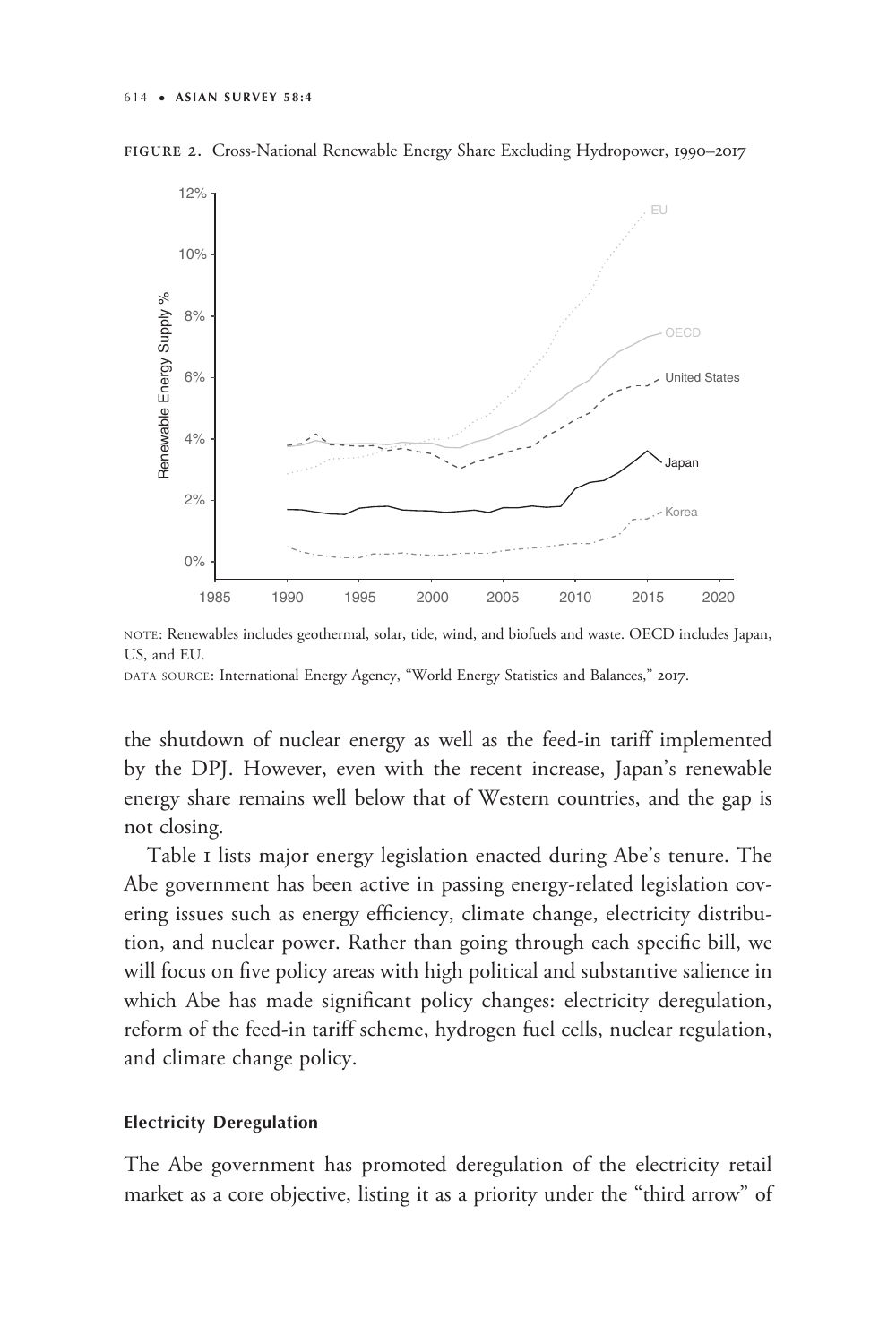| Date    | Legislation                                                                                                                     |
|---------|---------------------------------------------------------------------------------------------------------------------------------|
| 05/2013 | Partial Revision of the Order for Enforcement of the Act on the Rational Use of<br>Energy                                       |
| 05/2013 | Partial Revision of the Act on Promotion of Global Warming Countermeasures                                                      |
| II/2OI3 | Act for Partial Revision of the Electricity Business Act and Other Related Acts                                                 |
| II/2OI3 | Rural Renewable Energy Law                                                                                                      |
| 06/2014 | Act for Partial Revision of the Electricity Business Act and Other Related Acts                                                 |
| II/20I4 | Partial Revision of the Act on the Japan Environmental Storage and Safety Corporation                                           |
| II/2OI4 | Act on the Implementation of the Convention on Supplementary Compensation<br>for Nuclear Damage                                 |
| II/20I4 | Act for the Partial Revision of the Act on the Nuclear Damage Compensation and<br>Decommissioning Facilitation Corporation      |
| 06/2015 | Act for Partial Revision of the Electricity Business Act and Other Related Acts                                                 |
| 07/2015 | Building Energy-Saving Law                                                                                                      |
| 03/2016 | Act for Partial Revision of the Act on the New Energy and Industrial Technology<br>Development Organization (NEDO Act)          |
| 05/2016 | Amendment Bill to the Spent Nuclear Fuel Reprocessing Implementation Act                                                        |
| 05/2016 | Partial Revision of the Act on Promotion of Global Warming Countermeasures                                                      |
| 06/2016 | Act on Special Measures Concerning Procurement of Electricity from Renewable<br>Energy Sources by Electricity Utilities         |
| II/2016 | Act for Partial Revision of the Act on the Japan Oil, Gas and Metals National<br>Corporation, Independent Administrative Agency |
| 04/2017 | Partial Revision of the Act on the Regulation of Nuclear Source Material, Nuclear<br>Fuel Material and Reactors                 |
| 05/2017 | Act for the Partial Revision of the Act on the Nuclear Damage Compensation and<br>Decommissioning Facilitation Corporation      |

table 1. Energy Legislation Enacted by the Abe Government

SOURCE: By authors

Abenomics.<sup>20</sup> The intent is to increase competition in the retail power sector and reduce prices for consumers. Electricity market deregulation began in Japan in 1995 with an amendment to the Electricity Utility Industry Law to allow independent producers of electric power.<sup>21</sup> Deregulation of electricity markets continued throughout the next decade, with the establishment of

20. See e.g. Cabinet Office, "Yawaraka Seicho Senryaku: Abenomics wo Motto Mijikani" [Slow growth strategy: bringing Abenomics closer], May 2015.

21. Nan Wang and Gento Mogi, "Deregulation, Market Competition, and Innovation of Utilities: Evidence from Japanese Electric Sector," Energy Policy III (2017): 403-13.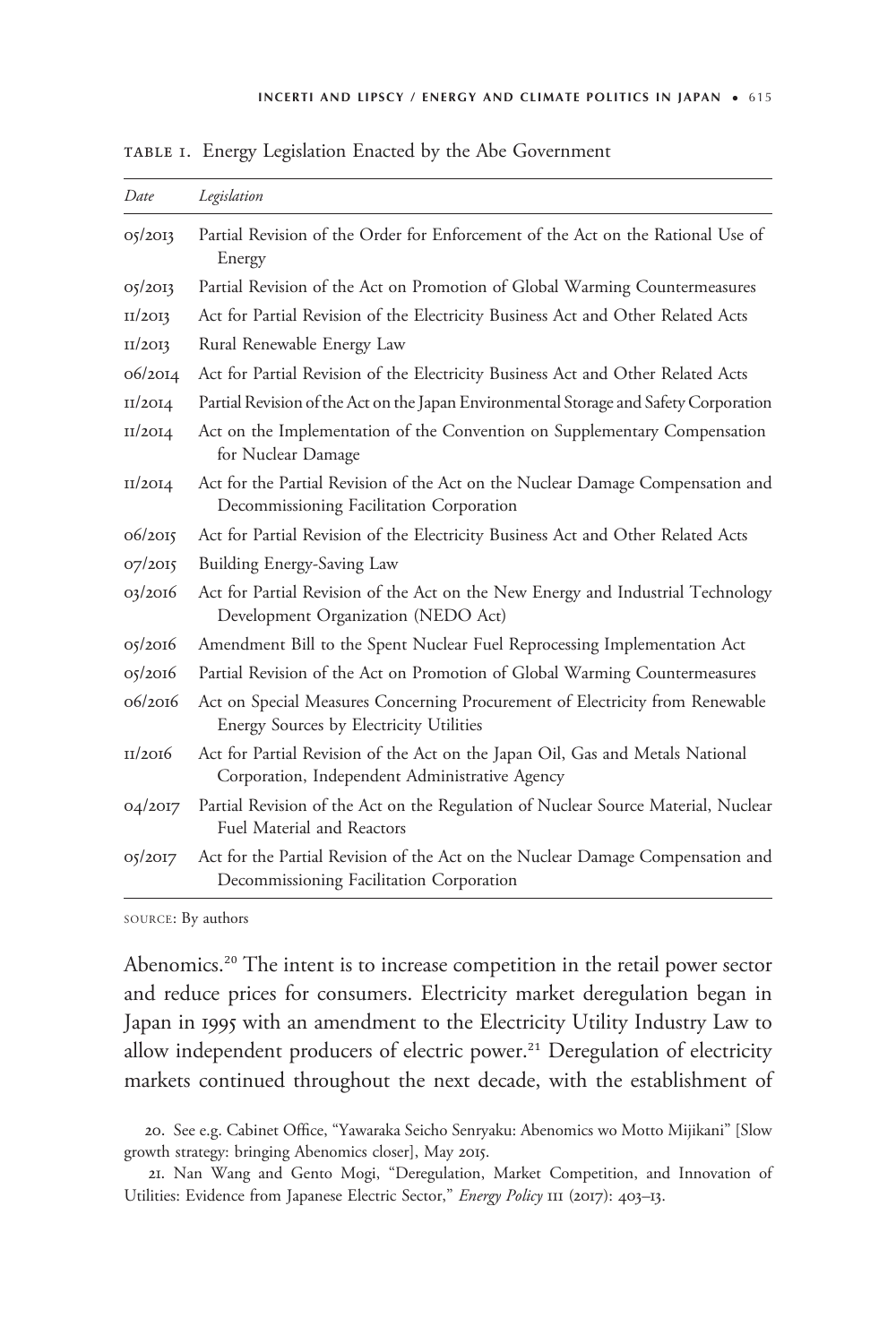a wholesale market for electricity in 2003 and a steady increase in users eligible to access the deregulated markets (large factories in 2003, mid-size factories in 2004, and small factories in 2005).<sup>22</sup> The expansion faltered after the DPJ's electoral victory in 2009 and the subsequent Fukushima disaster, but was revived after Abe assumed power. In April 2016, all residential users were granted access to deregulated markets, giving consumers a choice beyond Japan's 10 regional power monopolies for the first time.

On the LDP's future agenda is decoupling electricity transmission and distribution to allow all power retailers access to both.<sup>23</sup> Traditionally, electricity generation, retail, and transmission have been controlled by vertically integrated regional monopolies. In 2020, however, they will be required to operate separately. In other words, a producer of electricity will no longer be permitted to also own transmission infrastructure or to sell electricity to consumers. With generation decoupled from transmission, a regional monopoly will no longer be able to discriminate against electricity produced by rival generators. With generation decoupled from retail, a producer with market power should no longer be able to discriminate against other retailers.

The goal of these reforms is to introduce competition and to lower electricity prices for Japanese producers and consumers. Some observers have noted that consumer adoption of energy suppliers other than major utilities remains limited, and that prices have yet to fall significantly.<sup>24</sup> But, to our knowledge, a full empirical examination of the results of the market deregulation has not yet been performed, and full liberalization will not occur until transmitters can no longer discriminate against alternative generators.

# Reform of Feed-In Tariffs

Although the DPJ government was generally characterized by "political change without policy change,"<sup>25</sup> one exception was the feed-in tariff scheme adopted by Prime Minister Kan in the aftermath of the 2011 disaster. Kan

22. Daiki Nakajima, "Japan's Energy Market Reform: Full Retail Choice in Electricity Market," Japan External Trade Organization, 2015.

25. Phillip Y. Lipscy and Ethan Scheiner, "Japan under the DPJ: The Paradox of Political Change without Policy Change," Journal of East Asian Studies 12:3 (2012): 311-22; Kenji E. Kushida and Phillip Y. Lipscy, Japan under the DPJ: The Politics of Transition and Governance (Stanford, CA: Brookings Institution / Shorenstein APARC, 2013).

<sup>23.</sup> Wang and Mogi, "Deregulation, Market Competition, and Innovation."

<sup>24. &</sup>quot;Japan's Electricity Deregulation Not Moving Needle Yet," Nikkei Shinbun, June 4, 2016.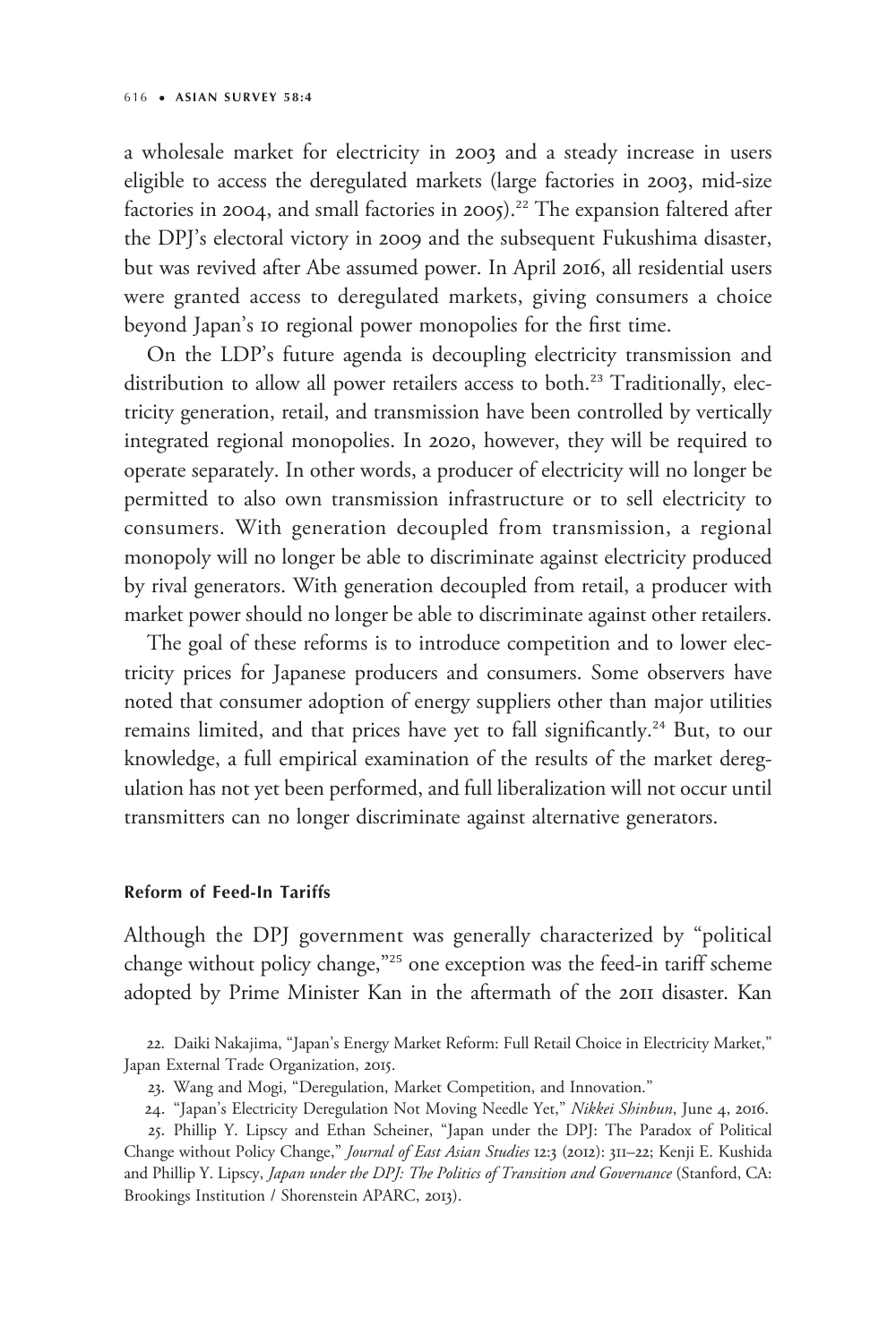insisted that passing this legislation would be one of three preconditions for his stepping down from office, and it was adopted in August 2011 with unanimous support even in the upper house, which the DPJ no longer controlled.<sup>26</sup>

A feed-in tariff encourages the adoption of renewable energy by allowing electricity generated from renewables to be sold back into the grid at an above-market rate. The Japanese scheme proved remarkably successful at promoting renewable power generation, particularly solar. Between 2011 and 2015, solar power generation grew more than fivefold, leading some to declare the formation of a "solar-power bubble."<sup>27</sup>

However, this rapid adoption of renewable energy came with several costs. The increasing size of the renewables market meant Japanese utilities were being forced to buy ever-larger quantities of electricity at premium rates, and these costs were largely passed on to consumers through higher electricity prices. By 2015, the premium was estimated to be about 700 yen (US\$ 6) per month for an average Japanese household.<sup>28</sup> The feed-in tariff also came under criticism from Japanese manufacturers, who saw higher electricity prices as a competitive disadvantage.

In June 2016, the Abe government reformed the scheme to make renewable power generation more difficult and less lucrative, and the measures were implemented in April 2017. The new legislation introduced cumbersome regulations that made new installations more difficult; existing energy producers that failed to follow the new guidelines lost their right to sell power into the grid at a premium. The legislation also sharply reduced the feed-in tariff rate, with the stated goal of reducing it to the residential electricity rate by 2019 and the spot market rate as soon as possible after 2020.<sup>29</sup> This policy change was devastating for Japan's nascent solar power sector, leading to the abandonment of planned solar installations of 28 million kilowatts, equivalent to about 10% of household electricity consumption.<sup>30</sup>

26. House of Councillors, National Diet of Japan, Honkaigi Tohyo Kekka [Regular session voting results], <[http://www.sangiin.go.jp/japanese/joho](http://www.sangiin.go.jp/japanese/joho1/kousei/vote/177/177-0826-v004.htm)1/kousei/vote/177/177-0826-v004.htm>.

27. "Taiyoko Hatsuden, Utage no Ato" [Solar power generation, after the banquet], Nikkei Shinbun, May 13, 2017.

28. Ministry of Economy, Trade and Industry, "Kaisei FITho ni Kansuru Chokuzen Setsumeikai" [Explanation of the revision of the FIT law], February 3, 2017, [<http://www.enecho.](http://www.enecho.meti.go.jp/category/saving_and_new/saiene/kaitori/dl/kaisei/fit_2017setsumei.pdf) [meti.go.jp/category/saving\\_and\\_new/saiene/kaitori/dl/kaisei/fit\\_](http://www.enecho.meti.go.jp/category/saving_and_new/saiene/kaitori/dl/kaisei/fit_2017setsumei.pdf)2017setsumei.pdf>.

29. Ibid.

30. "Taiyoko Hatsuden, Utage no Ato" [Solar power generation, after the banquet], Nikkei Shinbun, February 13, 2017.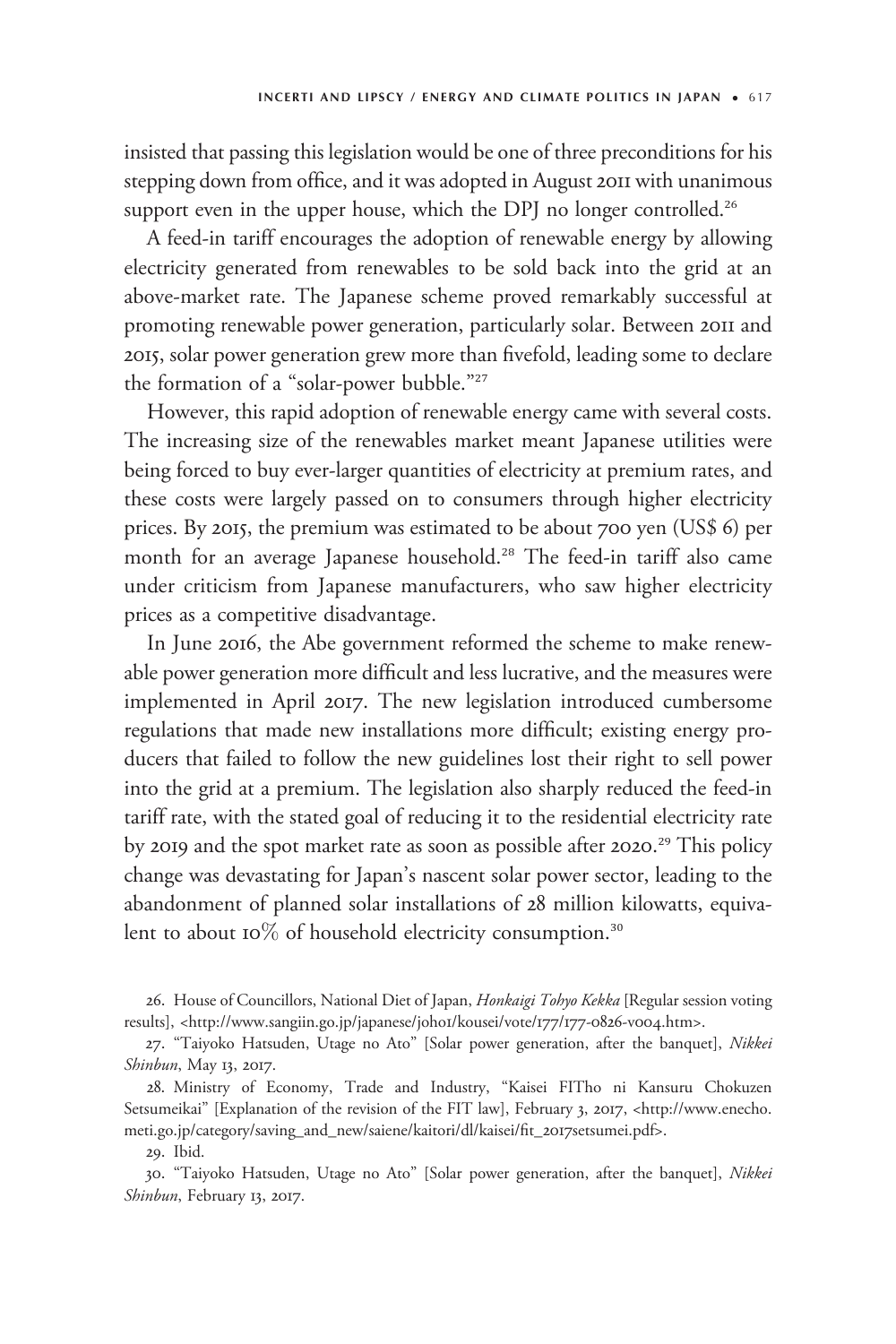#### Hydrogen Society

The Abe government has taken a more proactive stance on fuel cells than on other environmentally friendly technologies. Fuel cells, which run on hydrogen combined with oxygen from the air, have long been seen as a cleaner alternative to fossil fuels. Unlike internal combustion engines, fuel cells do not directly emit greenhouse gases, and their energy efficiency tends to be higher due to the absence of moving parts.<sup>31</sup> The basic technology has been available for nearly two centuries, but it has been limited to niche uses due to high production costs and the volatile nature of hydrogen.

The Abe government has actively promoted fuel cells. In 2013, METI established the Council for a Strategy for Hydrogen and Fuel Cells, and this was followed by the 2014 publication of a Strategic Road Map for Hydrogen and Fuel Cells.<sup>32</sup> In 2008 Honda became the first major automotive company to bring a fuel cell vehicle to market with the FCX Clarity, and Toyota followed with the 2014 Mirai. In 2015, Abe declared that Japan was seeing "the dawn of a true hydrogen society."<sup>33</sup> METI has developed an ambitious plan to support putting 40,000 fuel cell vehicles on the road in time for the 2020 Tokyo Olympics.<sup>34</sup>

Many outside observers are skeptical about fuel cells. Electric vehicles have many of the advantages of fuel cell cars without the need for expensive new infrastructure and technological development.<sup>35</sup> Hydrogen fuel must be derived from other sources and transported to fueling stations, which diminishes its environmental advantages. This problem is particularly acute for Japan, which has few domestic natural resources and hence must inefficiently import hydrogen on container vessels from distant locations such as Australia and Brunei.<sup>36</sup> Calculations cited by METI indicate that fuel cell

31. US Department of Energy, "5 Fast Facts about Hydrogen and Fuel Cells," October 4, 2017, <https://energy.gov/eere/articles/5[-fast-facts-about-hydrogen-and-fuel-cells](https://energy.gov/eere/articles/5-fast-facts-about-hydrogen-and-fuel-cells)>.

32. Agency for Natural Resources and Energy, Ministry of Economy, Trade and Industry, "METI Has Compiled a Strategic Road Map for Hydrogen and Fuel Cells," June 24, 2014, <[http://](http://www.meti.go.jp/english/press/2014/0624_04.html) [www.meti.go.jp/english/press/](http://www.meti.go.jp/english/press/2014/0624_04.html)2014/0624\_04.html>

33. "Betting on Hot Air," The Economist, May 9, 2015.

34. Umair Irfan, "Japan Thinks Hydrogen Will Rule. Does Anyone Else?" Sasakawa USA Blog, May 22, 2017, <[https://spfusa.org/sasakawa-blog/japan-thinks-hydrogen-will-rule-anyone-else/>](https://spfusa.org/sasakawa-blog/japan-thinks-hydrogen-will-rule-anyone-else/).

35. Chisaki Watanabe, "Japan Is at Odds with Elon Musk over Hydrogen Fuel Cells," Bloomberg, February 9, 2017.

36. METI, "Suiso Kihon Senryaku" [Basic hydrogen strategy], December 16, 2017, [<http://www](http://www.cas.go.jp/jp/seisaku/saisei_energy/kaigi_dai2/siryou1-1.pdf) [.cas.go.jp/jp/seisaku/saisei\\_energy/kaigi\\_dai](http://www.cas.go.jp/jp/seisaku/saisei_energy/kaigi_dai2/siryou1-1.pdf)2/siryou1-1.pdf>.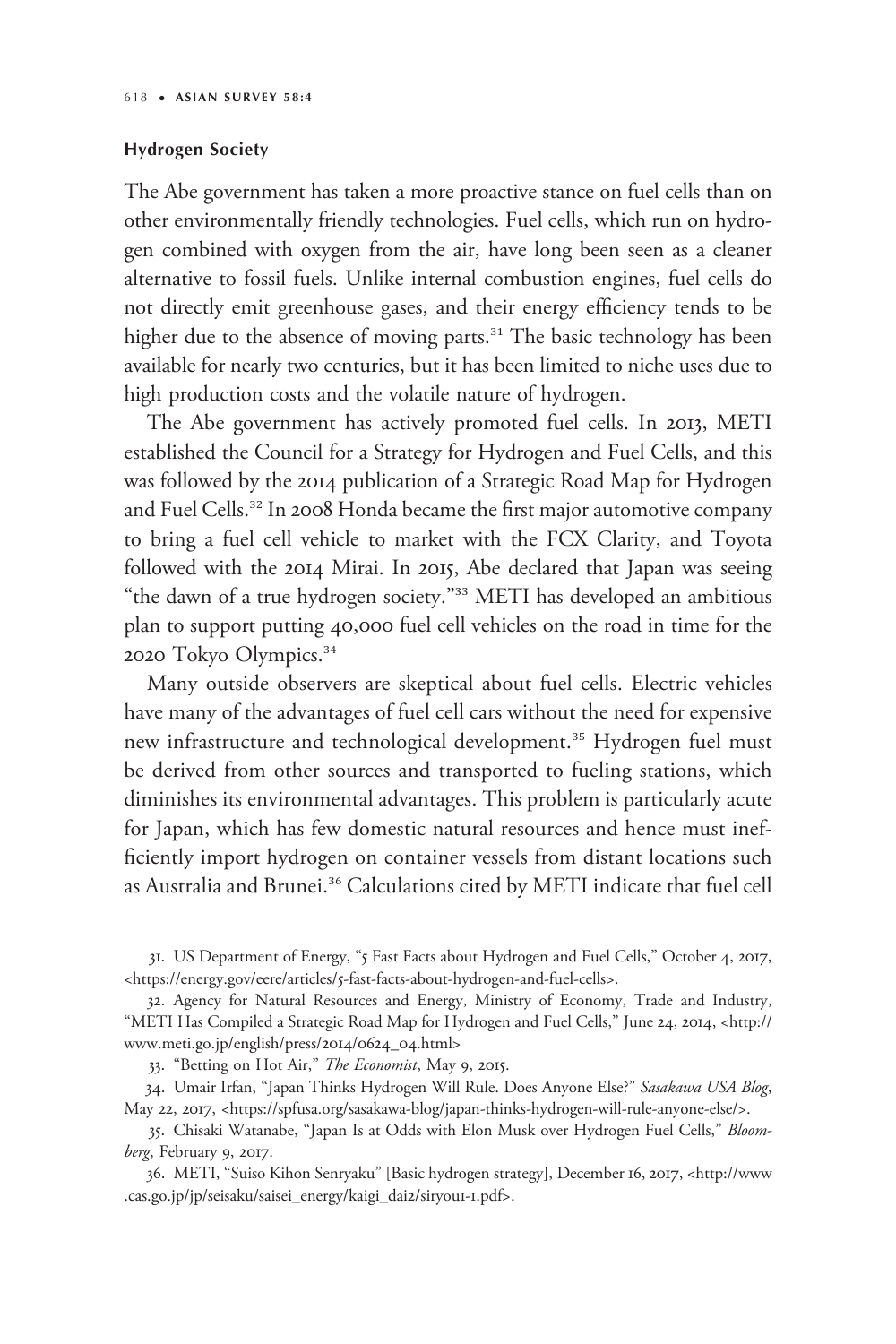automobiles will emit only slightly less  $CO<sub>2</sub>$  than gasoline-hybrid vehicles on a "well to wheel" basis (emissions over the entire lifespan of the vehicle, including production, manufacture, distribution, transportation, etc.), with large improvements possible only if the hydrogen is derived from renewable sources.<sup>37</sup>

The Abe government's support for fuel cells largely conforms to its pattern of policymaking in other issue areas, prioritizing economic growth over environmental objectives. Japanese automobile makers, particularly Toyota and Honda, are at the forefront of fuel cell technology, while they have lagged behind in the electric vehicle market, ceding leadership to foreign competitors such as China's BYD, General Motors, and Tesla.<sup>38</sup> The share of electric vehicles in the Japanese market (0.6% in 2016) lags behind both China  $(1.4\%)$  and the US (0.9%), not to mention aggressive promoters like Norway (28.8%).<sup>39</sup> Because the main impediments to fuel cell automobiles are cost and the absence of fueling infrastructure, government support on these two fronts ultimately benefits Japanese automakers. Providing support to the nascent market for fuel cell vehicles is essentially industrial policy under the guise of environmentalism.

#### Discussion

The policies discussed above illustrate the logic of Abenergynomics: the use of energy policy to stimulate Japanese economic growth. On the face of it, deregulation of electricity distribution and scaling back of feed-in tariffs reflect contradictory priorities: the former challenges incumbent utilities dependent on traditional power sources and supports new entrants, while the latter does precisely the opposite. However, both policies lower electricity prices for end users, and hence theoretically put more money in the pockets of consumers and industry. Abe's enthusiastic support for hydrogen fuel cells is essentially industrial policy in support of Japanese automakers.

<sup>37.</sup> METI, "Suiso Shakai no Jitsugen ni Muketa Torikumi ni Tsuite" [Looking toward the implementation of a hydrogen society], February 24, 2015.

<sup>38. &</sup>quot;Electric Cars Not Ready for Mass Production Yet: Toyota Chairman to Spiegel," Reuters, November 17, 2017; Michael Barnard, "6 of 10 Big Electric Car Companies Are in China," Clean-Technica, November 23, 2017.

<sup>39.</sup> International Energy Agency, "Global EV Outlook," Paris, 2017: Table 10.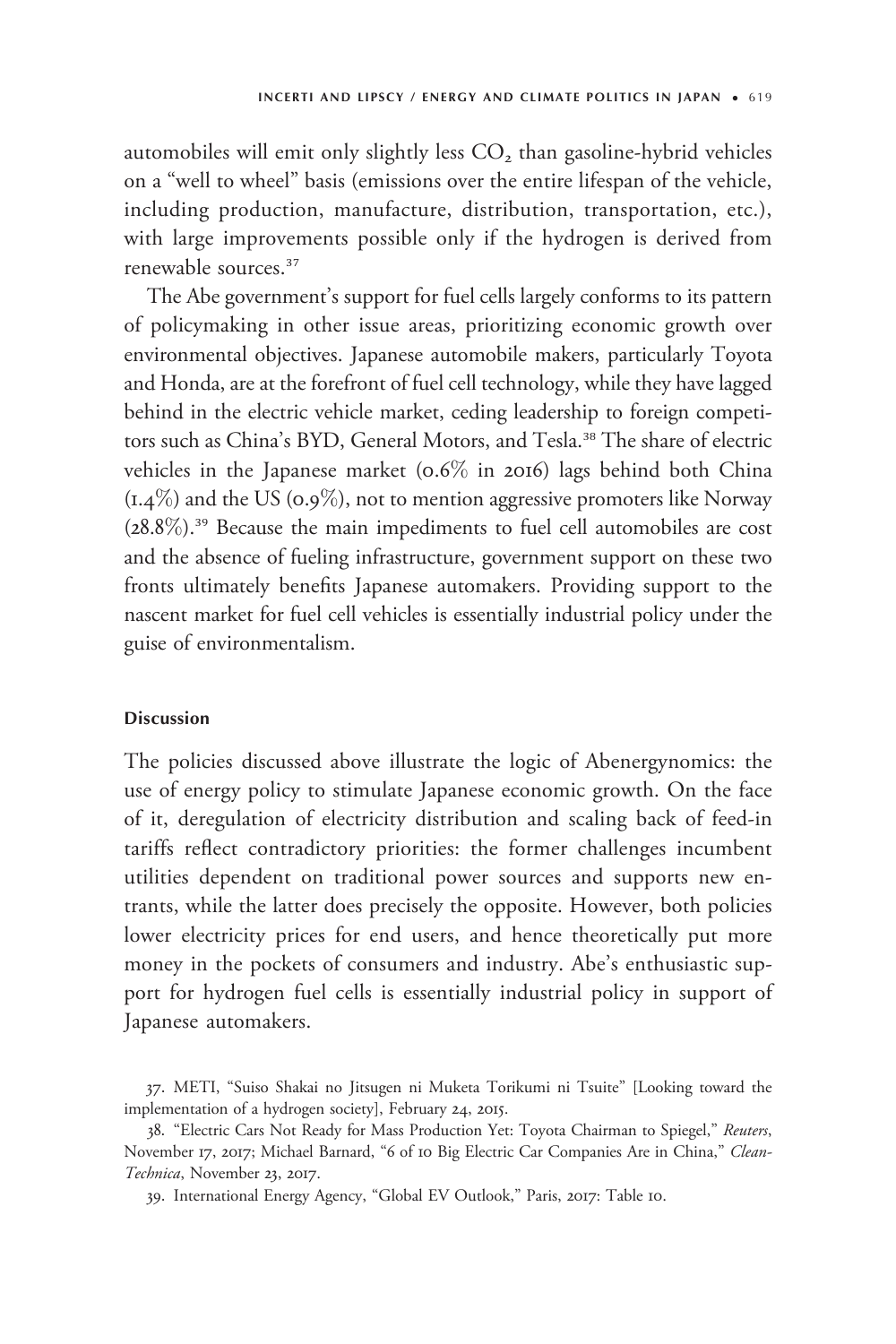#### THE PARADOX OF PRO-NUCLEAR POLICY AFTER FUKUSHIMA

This section examines the Abe government's nuclear policy. Despite overwhelmingly negative public opinion toward nuclear power in post-Fukushima Japan, the LDP has embraced a strikingly pro-nuclear policy platform. This fits into the general theme of Abenergynomics: nuclear restarts provide a stable, cheap source of electricity in the short and medium term, even if longer-term concerns about nuclear safety remain contested. Abe's pro-nuclear policy was viable despite lingering public skepticism in large measure due to the collapse of the DPJ and the subsequent failure of opposition consolidation. The nature of the "nuclear village" has evolved, as the Fukushima disaster undermined the credibility of large utility companies and led to more stringent government oversight. However, compared to the DPJ, the Abe government has moved nuclear policy significantly back toward the status quo ante.

# Abe's Nuclear Policy

The LDP has adopted a conspicuously pro-nuclear policy since the Fukushima disaster. As Figure 3 shows, the Japanese public has been deeply skeptical of nuclear power since 2011, with around  $40\%$  supporting a reduction in nuclear power plants and 30% supporting the closure of all plants. Seeking to capitalize on this anti-nuclear sentiment, all major opposition parties have proposed a complete phase-out of nuclear energy. The LDP has stood apart, proposing that Japan receive roughly  $20\% - 22\%$  of its electricity supply from nuclear power by 2030. Although this represents a reduction from pre-Fukushima planning, which sought to push nuclear power above 30%,<sup>40</sup> it will require restarting most of Japan's shuttered nuclear plants, a tall order given current political, regulatory, and technical constraints.

# Prioritization of Economic Growth over Appeals to Anti-Nuclear Sentiment

Japan's 1994 electoral reform increased the incentives for politicians to make broad appeals to consumers, reducing the viability of policies that raise

<sup>40.</sup> World Nuclear Association, "Nuclear Power in Japan," 2017, <[http://www.world-nuclear](http://www.world-nuclear.org/information-library/country-profiles/countries-g-n/japan-nuclear-power.aspx) [.org/information-library/country-profiles/countries-g-n/japan-nuclear-power.aspx>](http://www.world-nuclear.org/information-library/country-profiles/countries-g-n/japan-nuclear-power.aspx).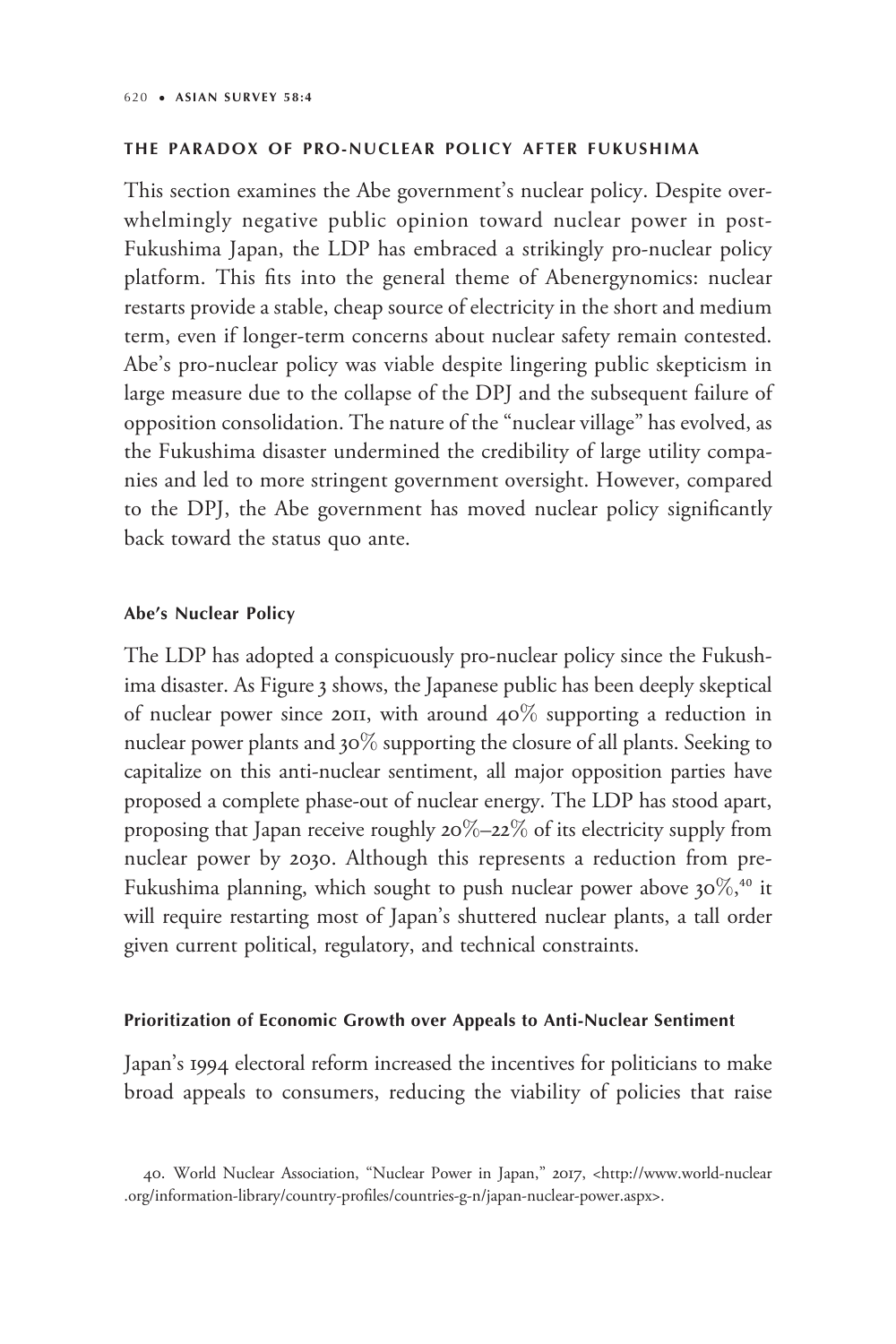figure 3. Public Opinion on Nuclear Power in Japan: "What do you think should be done with the current number of nuclear plants in Japan?"



DATA SOURCE: NHK Research, "Genpatsu to enerugi ni kansuru iken chousa" [Public opinion poll on nuclear and energy], 2011–2015.

consumer energy prices.<sup>41</sup> However, as Figure 4 shows, consumer electricity prices rose sharply after the Fukushima disaster, increasing by approximately 23% between 2010 and 2015 due to Japan's increasing dependence on imported fossil fuels. There is an inherent tension between responding to anti-nuclear sentiment and reducing energy costs for consumers. The Abe administration has been pressured by Japan's businesses to lower electricity prices, and Keidanren, the Japanese business federation, emerged as a strong supporter of nuclear restarts, stating that "the process of restarting nuclear power plants must be accelerated to a maximum extent" and arguing that restarts are necessary to maintain economic competitiveness.<sup>42</sup>

Abe has also promoted the export of Japanese commercial nuclear technology. The government signed a US\$ 22 billion export deal for the

<sup>41.</sup> Phillip Y. Lipscy, The Electoral Politics of Energy, working paper, Stanford University; Frances McCall Rosenbluth and Michael F. Thies, Japan Transformed: Political Change and Economic Restructuring (Princeton, NJ: Princeton University Press, 2010).

<sup>42.</sup> Keidanren (Japanese Business Federation), "A Proposal for Future Energy Policy," October 15, 2013, [<http://www.keidanren.or.jp/en/policy/](http://www.keidanren.or.jp/en/policy/2013/089.html)2013/089.html>.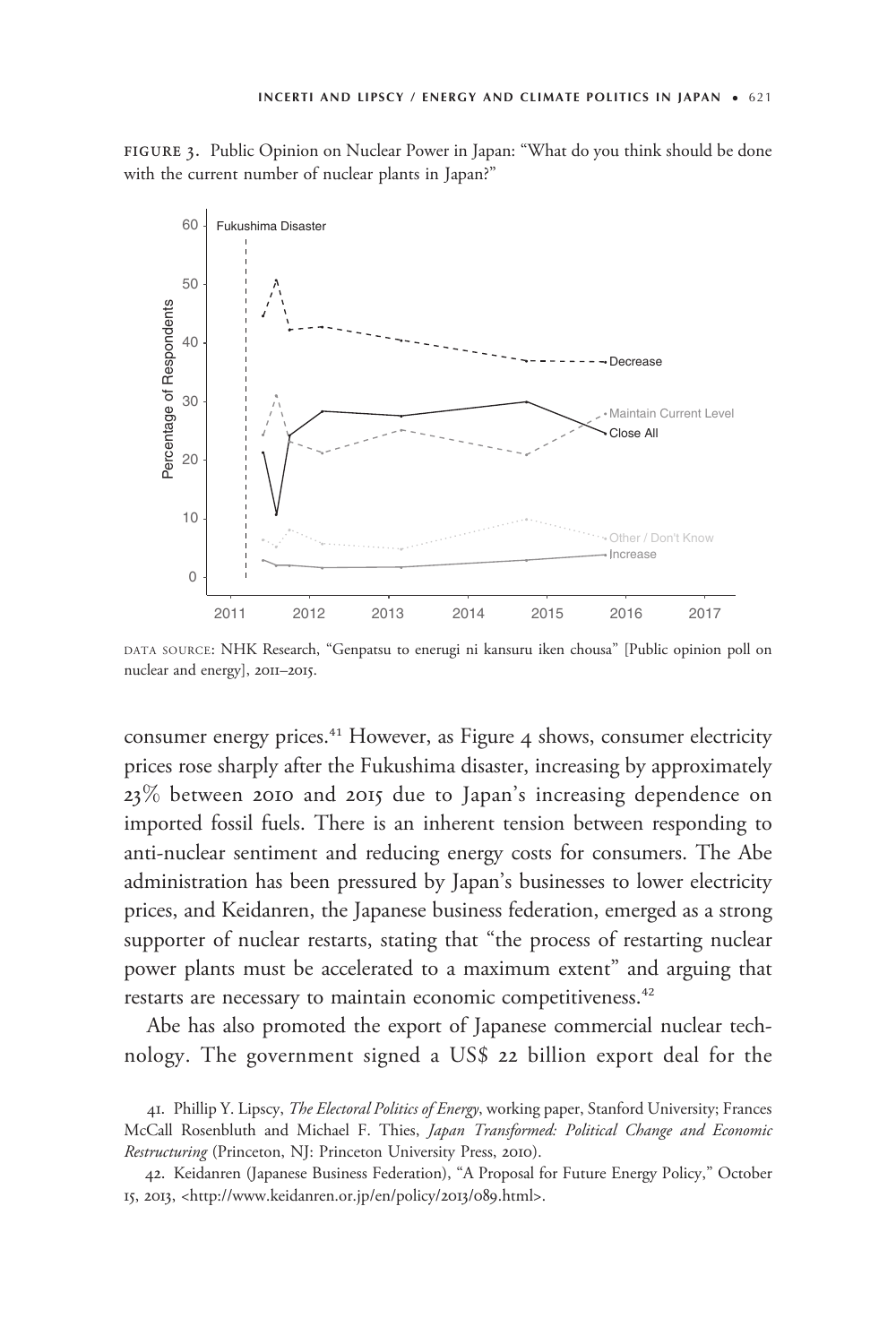



NOTE: Yearly data. Nominal prices converted to real 2010 yen using the Japanese producer price index for the industrial sector and the consumer price index for the household sector. Dashed vertical line is placed at 2010 as this was the last year of data unaffected by the March 11, 2011 disaster. DATA SOURCE: International Energy Agency, "Energy Prices and Taxes," 2017.

construction of Turkey's second nuclear reactor in 2013, recently reached a civil nuclear agreement with India, and is in discussion with Saudi Arabia over a similar arrangement.<sup>43</sup> Restarting Japan's nuclear plants is seen by Abe as a necessary advertisement for the facilitation of these deals. Indeed, Vietnam pulled out of a US\$ 11 billion deal in 2016 due to safety fears.

## Post-Fukushima Regulatory Reform and LDP Pushback

In the wake of the Fukushima nuclear disaster, many observers pointed to a lack of regulatory oversight as a key cause of the accident. Some blamed "regulatory capture" by the nuclear power industry, which resulted in subpar safety regulations.<sup>44</sup> Japan's nuclear regulatory apparatus was overhauled by

<sup>43.</sup> Tom Corben, "Japan's Nuclear Exports: Risky Business," The Diplomat, December 22, 2017, <https://thediplomat.com/2017/12[/japans-nuclear-exports-risky-business/>](https://thediplomat.com/2017/12/japans-nuclear-exports-risky-business/).

<sup>44.</sup> See e.g. Charles D. Ferguson and Mark Jansson, "Regulating Japanese Nuclear Power in the Wake of the Fukushima Daiichi Accident," Federation of American Scientists, Washington, DC,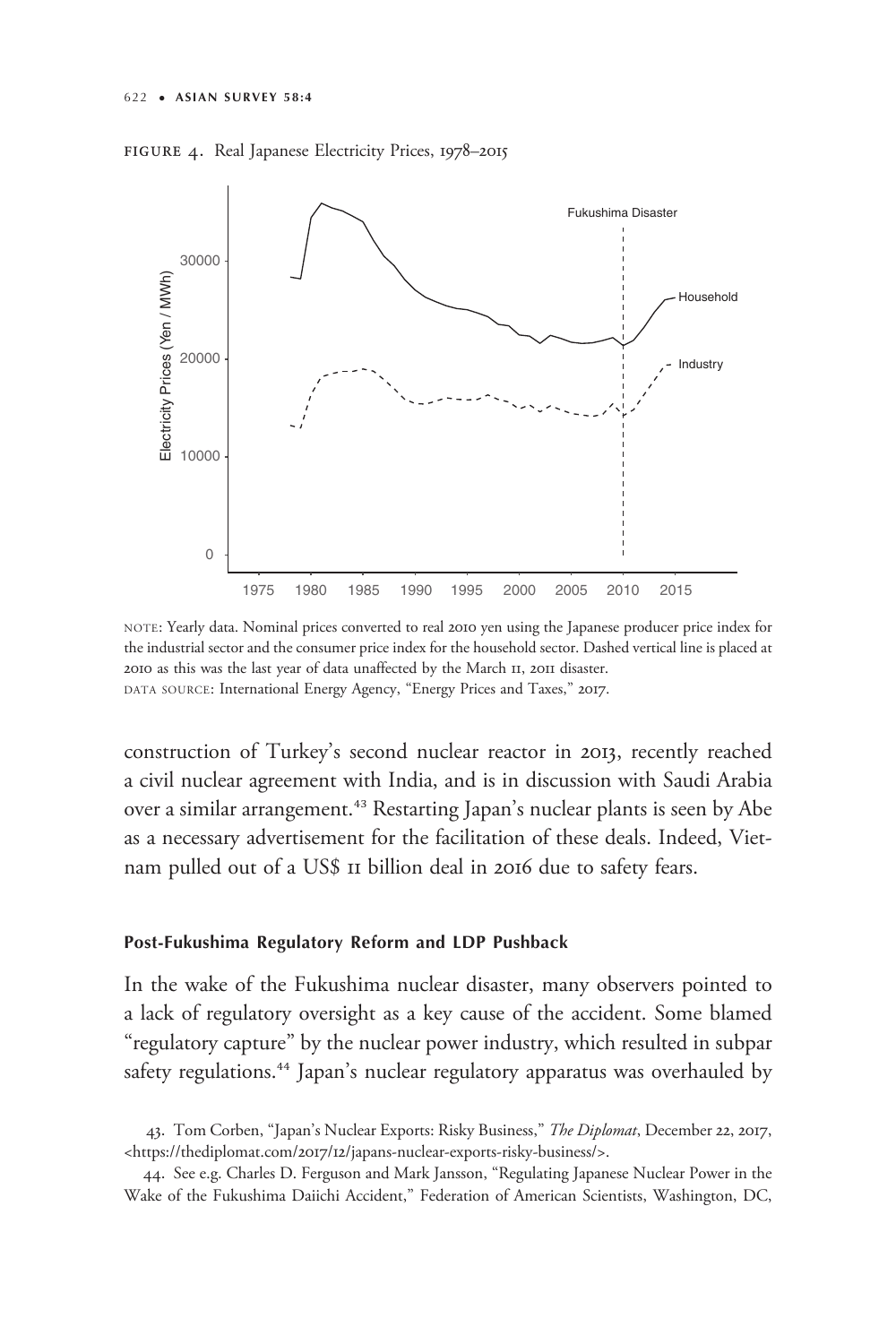the DPJ to increase the independence of regulatory authorities. Numerous regulatory deficiencies were identified and addressed.

First, in September 2012, the former Nuclear and Industrial Safety Agency (NISA) was abolished and replaced with the new Nuclear Regulatory Authority (NRA) within the MOE. The NRA both creates new nuclear regulations and determines whether current Japanese plants can resume operations. NISA was criticized for conflicts of interest due to its location within METI, which is responsible for the promotion of nuclear power. Only a year before the Fukushima disaster, METI released a plan to supply 70% of Japan's energy via nuclear power.<sup>45</sup> Prime Minister Kan's initial "Basic Policy on the Reform of an Organization in Charge of Nuclear Safety Regulation" included "the separation of nuclear power regulation and promotion" as its first suggested reform.<sup>46</sup> A second advisory body under the administration of the Cabinet Office, the Nuclear Safety Commission, was also abolished and consolidated under the NRA.<sup>47</sup> The commission ostensibly had the role of creating new nuclear safety rules, but as an advisory body, it could not actually force NISA to adopt new standards. nuclear regulations and determounclear regulations and determounclear regulations and determounce. NISA was location within METI, which power. Only a year before the laupply 70% of Japan's energy initial "Basic Policy on

Widespread *amakudari* (retired government officials moving to the private sector) was also blamed for regulatory capture. Amakudari is not necessarily pernicious: firms may hire former regulators because regulators possess valuable skills, particularly in an industry like nuclear power, with high skill barriers and few opportunities for outside employment. However, lucrative positions offered to retired METI bureaucrats by the power sector created an obvious conflict of interest. The DPJ attempted to increase transparency by requiring the creation of a list of former regulators who have been reemployed in the nuclear industry.<sup>48</sup> It also passed a bill banning former ministry

<sup>2013;</sup> Jeff Kingston, "Japan's Nuclear Village," in Jeff Kingston (ed.), Critical Issues in Contemporary Japan (New York: Routledge, 2013).

<sup>45.</sup> "Lessons from Fukushima," East Asia Forum, March 7, 2016, <[http://www.eastasiaforum.org/](http://www.eastasiaforum.org/2016/03/07/lessons-from-fukushima/) 2016/03/07/lessons-from-fukushima/>.

<sup>46.</sup> METI, "Basic Policy on the Reform of an Organization in Charge of Nuclear Safety Regulation," 2010, <[http://www.meti.go.jp/english/earthquake/nuclear/iaea/pdf/](http://www.meti.go.jp/english/earthquake/nuclear/iaea/pdf/20110911/annex4.pdf)20110911/annex4.pdf>.

<sup>47.</sup> Ferguson and Jansson, "Regulating Japanese Nuclear Power"; Jeff Kingston, "Japan's Nuclear Village," Asia-Pacific Journal.

<sup>48.</sup> Ferguson and Jansson, "Regulating Japanese Nuclear Power"; Jeff Kingston, "Japan's Nuclear Village," Asia-Pacific Journal.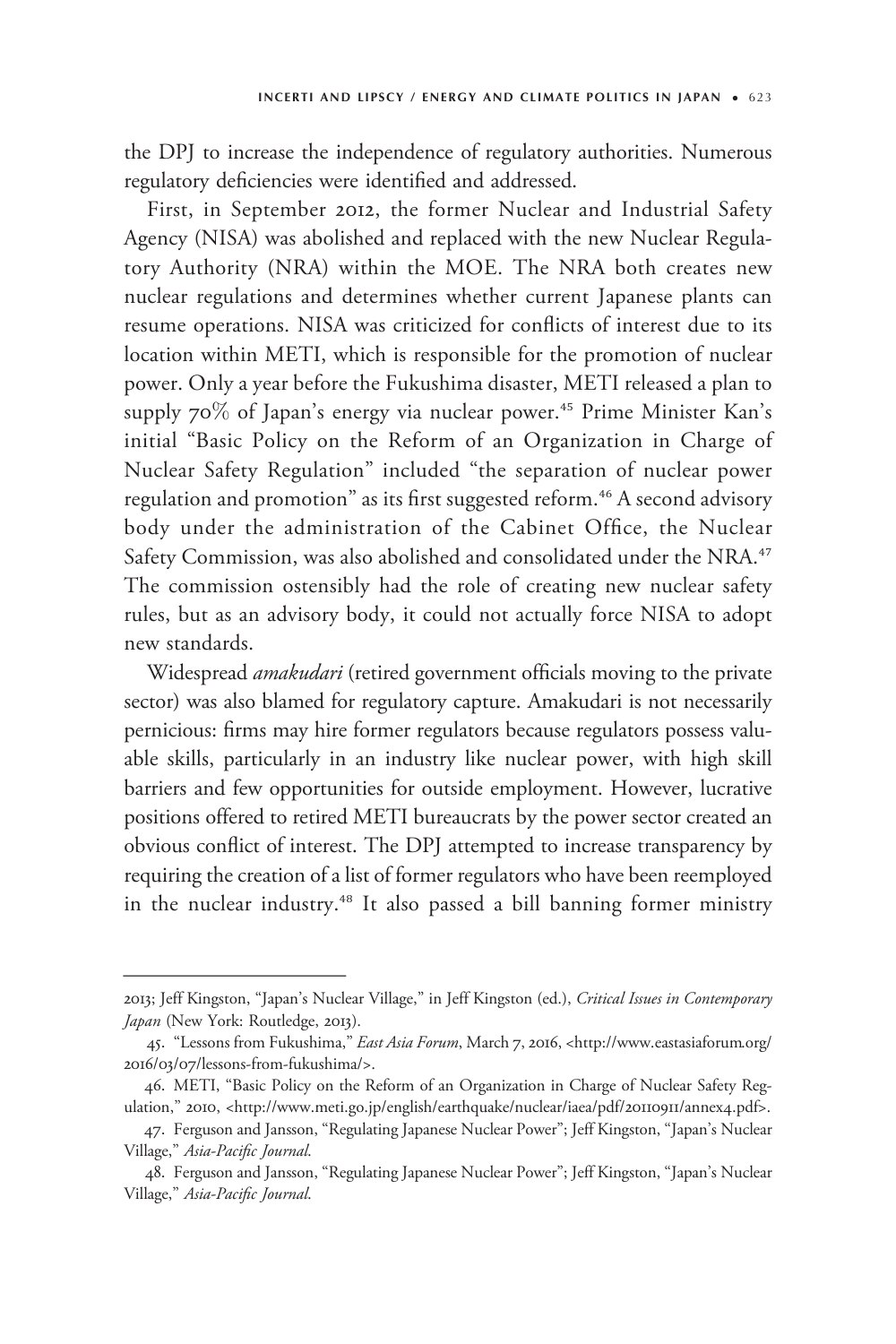employees from returning to employment in their respective ministries after working for the NRA.<sup>49</sup>

Each of these regulatory reforms occurred under DPJ rule. Given that the DPJ sought to eventually eliminate nuclear power in Japan, and that the Abe administration seeks to restore Japan's commercial nuclear production, it is no surprise that the LDP has focused on undoing some of the DPJ's reforms. Abe and other senior LDP lawmakers have publicly called for swift decisionmaking on nuclear restarts, a proposition at odds with the NRA's goal of ensuring safety at all costs. The Abe-led LDP has therefore pushed to reverse or limit some of the regulatory reforms instituted after the Fukushima disaster as it seeks to re-cement nuclear power in Japan's energy mix.

Some of these efforts took place while the DPJ was still in power. While the DPJ proposal to place the NRA within the MOE ultimately passed, the LDP proposed a separate NRA structure that would have created an independent body outside the umbrella of any ministry. While this might have created a more autonomous organization, critics feared that such a body would fall prey to pro-nuclear appointments and capture. The MOE has consistently promoted renewable energy and clashed with METI over the implementation of post-Fukushima energy policy. For example, after the MOE in 2015 revealed an estimate of a potential Japanese energy future including 35% renewable energy, METI Minister Miyazawa Yoichi stated that the plan was not "feasible" and "could not be used as the basis for the energy mix."<sup>50</sup> A completely independent body might therefore have been more vulnerable to METI and industry influence.

Three months after the Fukushima disaster, the DPJ established an Energy and Environment Council to debate future energy policy changes and formulate a national energy plan.<sup>51</sup> The council was chaired by the minister of state for national policy, effectively eliminating METI's former control over national energy policy. Nevertheless, METI created its own Advisory Committee for National Resources and Energy, even if it could no longer formulate national energy policies. The Energy and Environment Council ultimately recommended a phase-out of nuclear power by 2040, a policy

<sup>49.</sup> Daniel Aldrich, "Post-Fukushima Nuclear Politics in Japan, Part I," The Monkey Cage, April 1, 2013, <http://themonkeycage.org/2013/04[/post-fukushima-nuclear-politics-in-japan-part-i/](http://themonkeycage.org/2013/04/post-fukushima-nuclear-politics-in-japan-part-i/)>.

<sup>50. &</sup>quot;LDP Proposes Future Energy Policy Heavy on Nuclear Power," Japan Times, April 7, 2015.

<sup>51.</sup> Yasuo Takao, Japan's Environmental Politics and Governance: From Trading Nation to Econation (Abingdon: Routledge, 2016).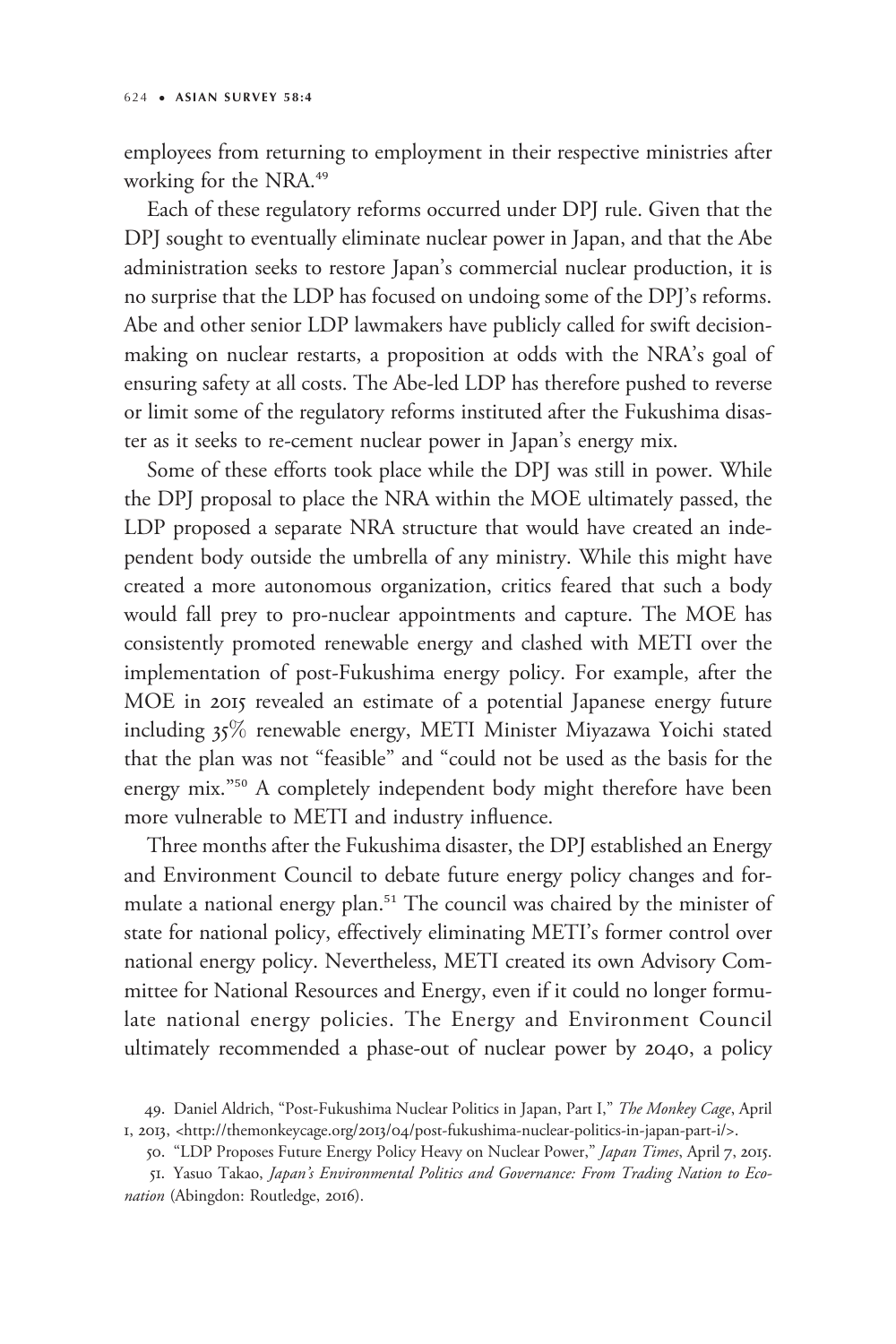Keidanren, METI, and the LDP all opposed. Upon returning to power in December 2012, the LDP promptly abolished the council and placed METI back in charge of the creation of future energy plans.<sup>52</sup> National energy policy was thereafter solely debated and formulated within METI's Advisory Committee for National Resources and Energy, and most anti-nuclear members of the committee were removed from their positions.<sup>53</sup>

Some LDP NRA appointments also came under scrutiny from anti-nuclear advocates and proponents of regulatory reform. For example, in 2014, the LDP nominated and appointed Tanaka Satoru, a university professor of nuclear engineering and former Japan Atomic Industrial Forum official who had received payments from TEPCO, Hitachi-GE, and engineering firm Taiheiyo Consultant Co. in the three years prior to his nomination. By contrast, none of the five original NRA commissioners nominated in 2012 received payments of any kind (including for academic research) from a utility in the three years before their appointment. Tanaka's appointment was symbolic to anti-nuclear advocates, as he was assigned to replace seismologist Shimazaki Kunihiko, whose assessment of fault lines under Japan Atomic Power's Tsuruga plant and Kansai Electric Power's  $\bar{O}$ i plant effectively foreclosed early restarts. Utility officials reportedly described Shimazaki's retirement as a "small victory."<sup>54</sup> In fact, Shimazaki has continued to argue that Kansai Electric's calculation methods may underestimate the maximum size of a temblor at the  $\overline{O}$ i plant, a claim his successor, Tanaka, has called "groundless."<sup>55</sup>

Finally, despite the NRA's more stringent safety criteria, the traditional "nuclear village" of the LDP, METI, utilities, and Keidanren has been partially revived by the LDP. As mentioned, on returning to power, the LDP immediately abolished the DPJ's independent Energy and Environment Council and returned control of national energy policy to METI. The LDP, Keidanren, and utilities have pushed for quick nuclear restarts to reduce electricity prices, lower production costs, and increase the profitability of beleaguered utilities.

52. World Nuclear Association, "Nuclear Power in Japan."

53. Takao, Japan's Environmental Politics and Governance.

54. "Abe Picks for NRA 'Undermine' Nuclear Watchdog's Independence," Japan Times, June II, 2014.

55. "Local Consent Needed Despite OK to Restart Oi Nuclear Plant," Asahi Shimbun, February 23, 2017; "Quake Scale May Be Underestimated in Calculations for Nuclear Plants: Ex-NRA Official," Mainichi, June 17, 2016.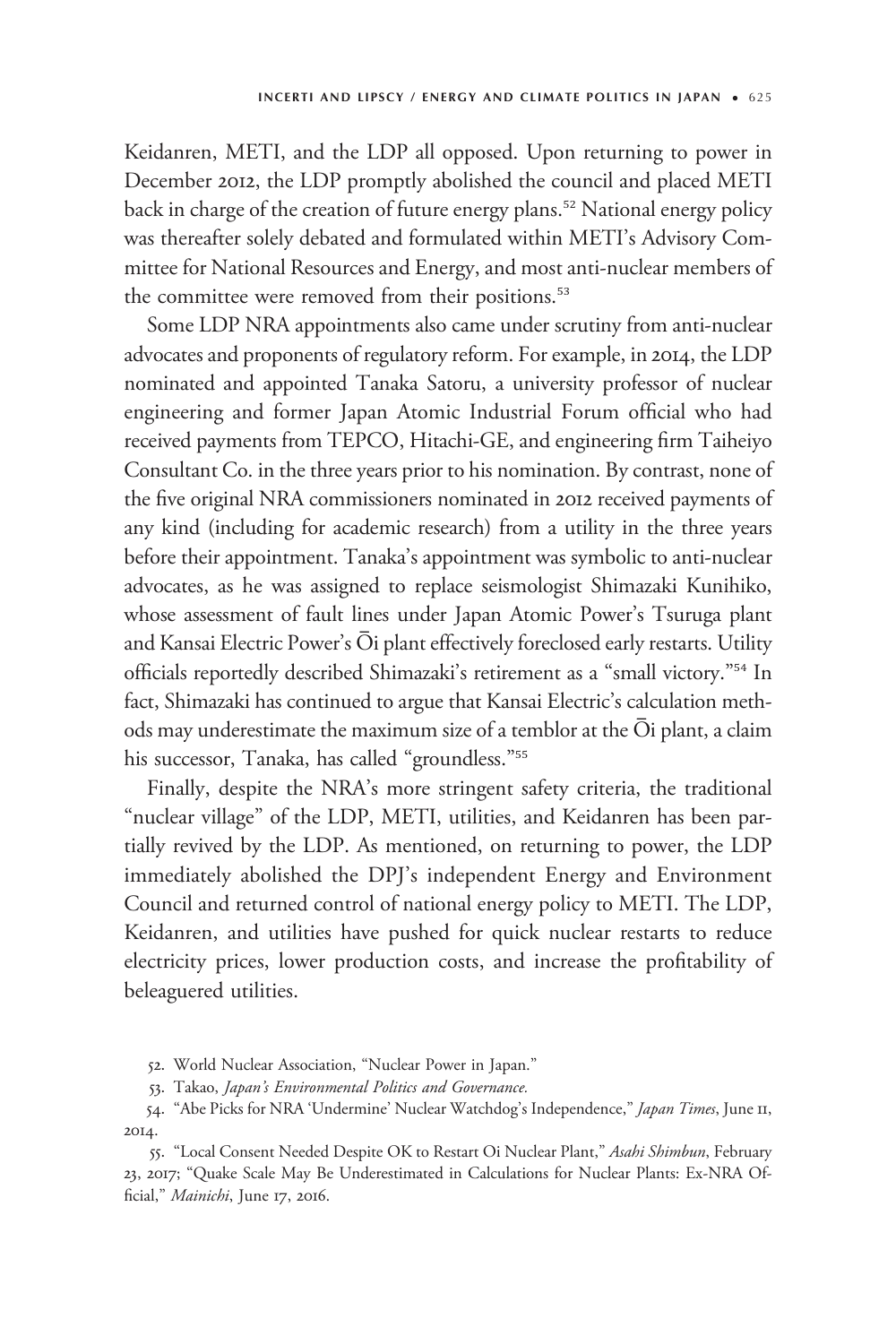#### Discussion

Despite public skepticism about nuclear power in post-Fukushima Japan, the Abe government has focused on restarting nuclear plants and retaining nuclear power as a permanent component of Japan's energy mix. Nuclear power is an essential part of Abenergynomics due to its ability to supply cheap electricity in the short term and relieve Japan of excessive dependence on foreign energy sources. For sure, the Abe government's nuclear policy does not represent a complete return to the status quo ante. Nuclear regulation under the NRA is more independent than under NIRA, and it is doubtful that nuclear energy will ever return to being 30% of Japan's energy mix. However, it is also clear that the Abe government has actively sought to reverse elements of the stringent nuclear regulatory policies put in place by the DPJ.

# FROM CLIMATE CHANGE LEADER TO CLIMATE CHANGE VILLAIN

In this section, we consider the Abe government's approach to greenhouse gas emissions and international climate change negotiations. Japan's disappointing track record on climate change predates Abe, and the Fukushima disaster sharply increased Japan's reliance on fossil fuels. However, Abe has generally pursued policies that lower energy prices in order to boost economic growth, even as this leads to higher greenhouse gas emissions and international criticism.

# Japanese Climate Change Policy Prior to Abe

Japan was an early leader in global climate change negotiations. Japan's aggressive response to the 1970s oil shocks established the country as a front runner in energy conservation and rationalization. Japan's response to the oil shocks reflected "efficiency clientelism," raising the cost of energy consumption for consumers while using the revenues or rents to reward concentrated political supporters of the LDP.<sup>56</sup> As concerns over greenhouse gases and climate change intensified in the 1980s and 1990s, Japanese policymakers saw an opportunity to assume global leadership in the new post–Cold War international order. Measures to mitigate greenhouse gas emissions would

<sup>56.</sup> Phillip Y. Lipscy, The Institutional Politics of Energy and Climate Change, unpublished book manuscript, Stanford University.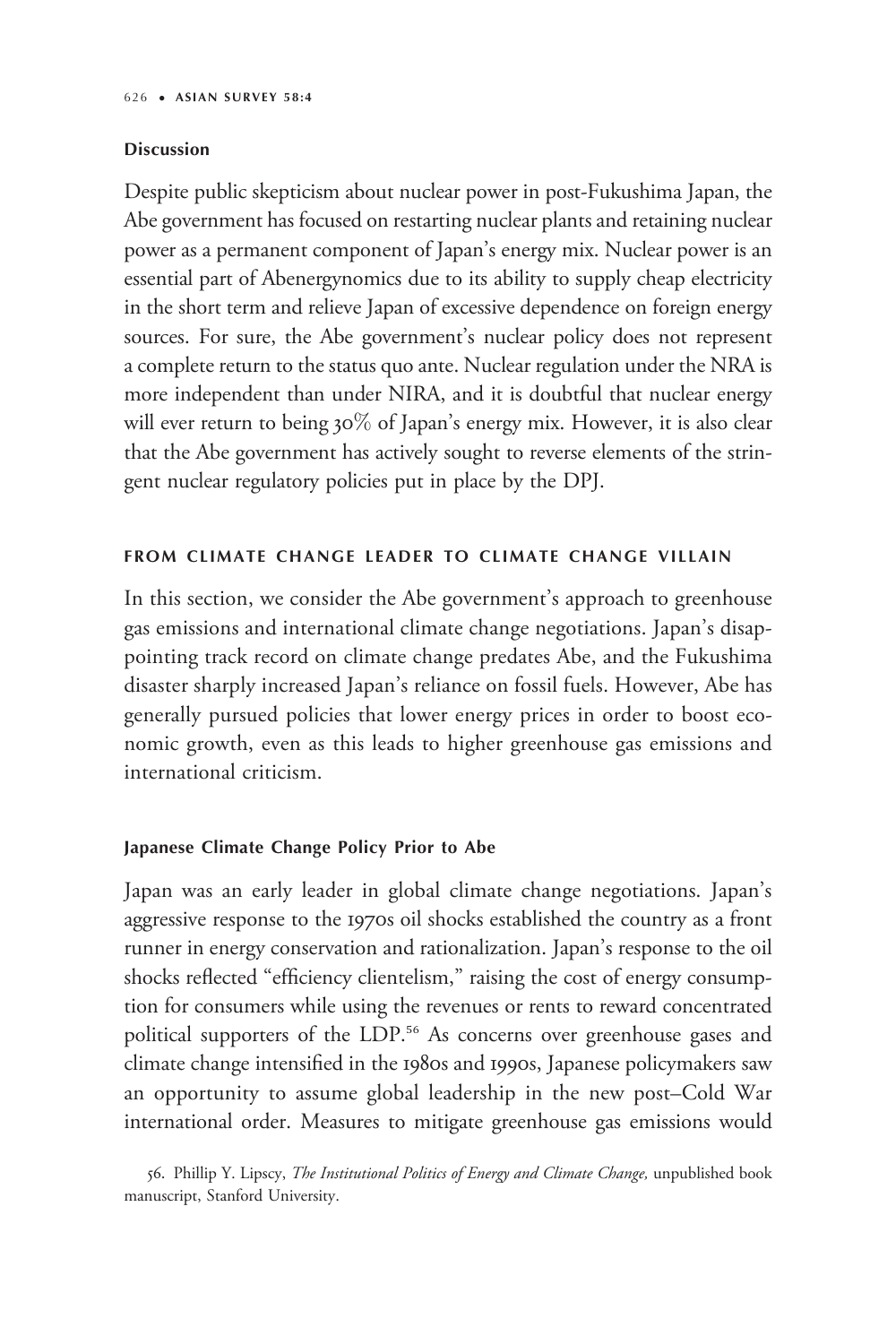FIGURE 5.  $CO<sub>2</sub>$  Emissions Intensity (Mt  $CO<sub>2</sub>$  / 2010 US\$ billions), Japan vs. European G7 Countries, 1960–2015



NOTE:  $CO<sub>2</sub>$  emissions intensity is the amount of  $CO<sub>2</sub>$  emitted by a country per unit of economic output. Japan achieved a sharp reduction in  $CO<sub>2</sub>$  emissions in the aftermath of the 1970s oil shocks, but progress stagnated just as concerns over global climate change intensified. The European G7 countries are France, Germany, Italy, and the UK.

DATA SOURCE: International Energy Agency, "World Energy Statistics and Balances," 2017.

also benefit Japanese firms, which had developed a competitive advantage in energy conservation technologies, such as hybrid automobiles and energyefficient household appliances.

It was therefore natural for Japan to assume leadership in the UNFCCC negotiations that culminated in the 1997 Kyoto Protocol. Japanese negotiators accepted an aggressive target of a  $6\%$  reduction in greenhouse gas emissions to build support for the agreement. Japanese firms took advantage of the landmark agreement to showcase their leading technologies: Toyota accelerated production of its Prius hybrid to bring the automobile to market in time for the Kyoto meeting.<sup>57</sup>

However, Japan's track record under the Kyoto Protocol was deeply disappointing. Figure 5 depicts carbon intensity for Japan against the average of the European G7 countries. Carbon intensity is how much  $CO<sub>2</sub>$  a country

<sup>57.</sup> "Toyota Steps on the Gas: A Leaner, Tougher Company Gambles on Global Leadership with New 'Eco-Car'," Washington Post, December 14, 1997.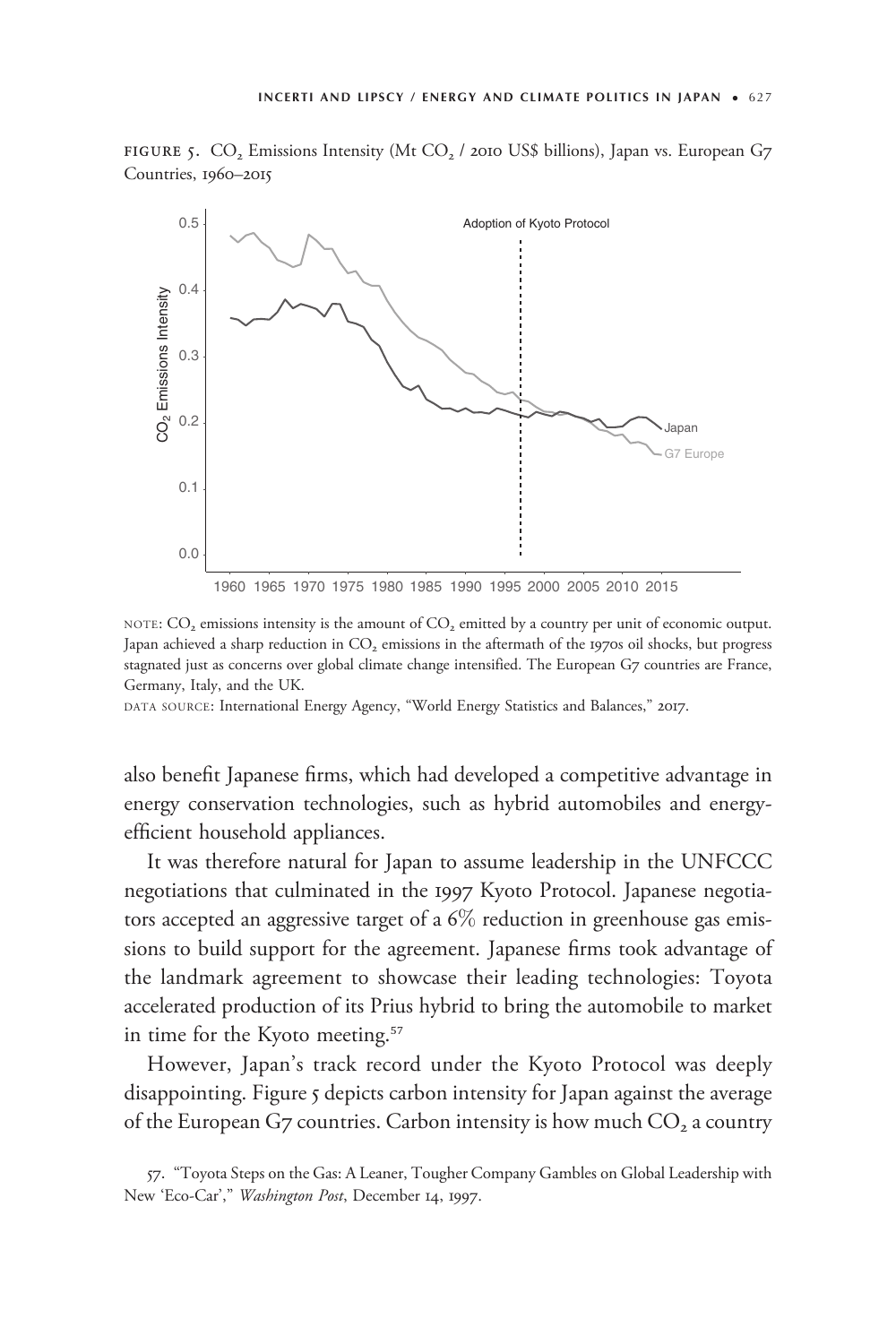emits per unit of GDP. For many years, Japan's economy stood apart for its low carbon intensity, and significant reductions in intensity were achieved after the 1970s oil shocks. However, improvements essentially stopped after the 1990s, a period during which global climate change concerns intensified. As the figure shows, European countries did not experience comparable stagnation and now have lower carbon intensity than Japan. This reflected institutional changes in Japan, such as electoral and administrative reform, which rendered Japan's earlier model of energy efficiency unsustainable.<sup>58</sup>

Japanese emissions actually rose during the Kyoto commitment period rather than declining 6% as envisioned. In absolute terms, Japan was the worst performer under the Kyoto Protocol: even accounting for land-use changes and forestry, Japan exceeded its target by  $44$  Mt CO<sub>2</sub>e (metric tons of carbon dioxide equivalent).<sup>59</sup> Japan was able to meet its international treaty obligations only by making heavy use of flexibility mechanisms, effectively transferring financial resources to countries such as the Czech Republic, Ukraine, and Estonia to take credit for their emissions reductions.

When it assumed power in September 2009, the DPJ government was sharply critical of the LDP's performance on climate change. Prime Minister Hatoyama Yukio surprised the international community and many Japanese policymakers by announcing that Japan would reduce  $CO<sub>2</sub>$  emissions by  $25\%$  from 1990 levels by 2020. This goal was widely ridiculed as unrealistic, and the DPJ ultimately could not develop concrete policies to follow through on Hatoyama's ambitious pledge. In fact, many signature DPJ policies—elimination of highway tolls, reduction in gasoline taxes—undercut the emissions goal by encouraging greater consumption of fossil fuels. Ultimately, the DPJ made essentially no meaningful domestic progress in reducing emissions.

Furthermore, the DPJ government stunned the international community in 2010 by announcing that it would categorically oppose the second commitment period of the Kyoto Protocol. Once a leader in international climate change cooperation, Japan was disparaged for being a "fossil" and

<sup>58.</sup> Phillip Y. Lipscy and Lee Schipper, "Energy Efficiency in the Japanese Transport Sector," Energy Policy 56 (2013): 248–58.

<sup>59.</sup> Igor Shishlov, Romain Morel, and Valentin Bellassen, "Compliance of the Parties to the Kyoto Protocol in the First Commitment Period," Climate Policy 16:6 (2016): 768-82.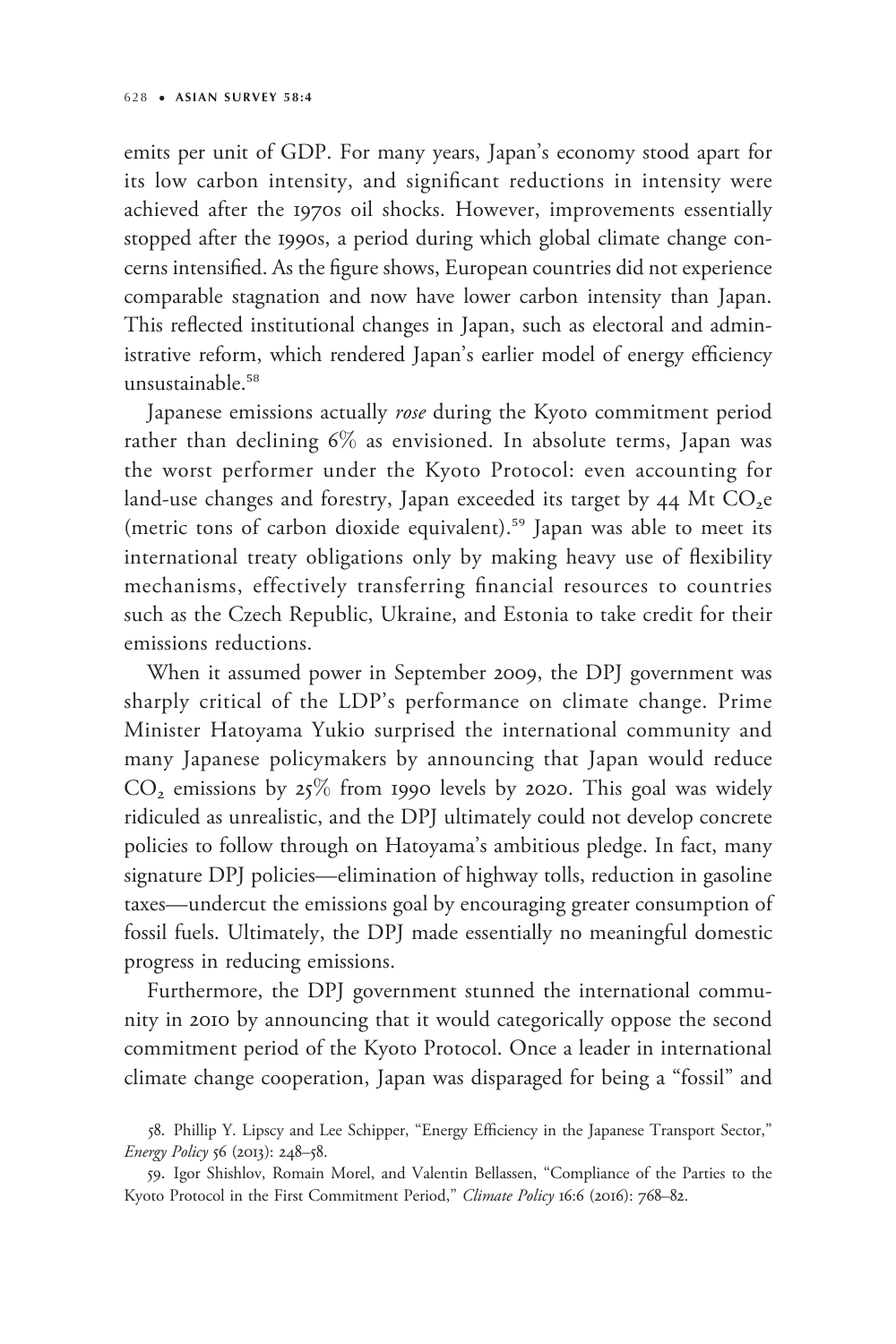a climate change "villain."<sup>60</sup> The 2011 Fukushima disaster exacerbated Japan's predicament by sharply increasing the country's dependence on imported fossil fuels.

#### The Abe Government's Climate Change Policy

During his first, short-lived stint as prime minister in 2006–07, Abe took some steps to promote Japanese leadership on climate change, declaring to the Diet that he would set up a "21st Century Environmental Nation Strategy." The MOE announced that Japan would play a leadership role in post-Kyoto climate negotiations.<sup>61</sup> By the time Abe reassumed power in 2012, the situation had changed considerably. Far from playing a leadership role, Japan had exited the Kyoto Protocol, and the aftermath of the Fukushima Daiichi disaster shifted attention away from climate change toward moreimmediate priorities.

In 2012, Abe declared that he would "reconsider from zero start" (i.e., from scratch) the ambitious  $CO<sub>2</sub>$  reductions target espoused by the DPJ government: a  $25\%$  reduction in  $CO<sub>2</sub>$  from 1990s levels by 2020.<sup>62</sup> In 2013, the cabinet formally abandoned this goal and announced a new target equivalent to a  $3\%$  increase from 1990s levels.<sup>63</sup> Japan came under international criticism for what was widely perceived as an unambitious emissions target. As mentioned, the Abe government also slowed the adoption of solar power generation in Japan by altering the feed-in tariff scheme.

Under the Paris Agreement of 2015, Japan was obligated to publish intended nationally determined contributions (INDC) outlining its proposed emissions reduction plan. Abe was not personally enthusiastic about climate change mitigation, but he was unwilling to give up Japan's status as an important contributor to global climate change efforts. To this end, he directed government ministries to produce an INDC that would lower electricity costs in

60. "Japan Said 'Cast as Villain' at Cancun Climate Talks," BBC, December 12, 2010; "'Fossil' Japan Seen as Obstacle in Cancun," Reuters, December 2, 2010.

61. Ministry of the Environment, "21 Seiki Kankyou Rikkoku Senrayku" [21st Century Environmental Nation Strategy], [<https://www.env.go.jp/guide/info/](https://www.env.go.jp/guide/info/21c_ens/)21c\_ens/>.

62. See e.g. Cabinet Office, "Nihon Saiko Senryaku: Japan is BACK" [Japan revival strategy: Japan is BACK], June 14, 2013.

63. Kameyama, Climate Change Policy in Japan: 139–40. The Japanese government changed the base year to 2005 to portray this target as an emissions reduction.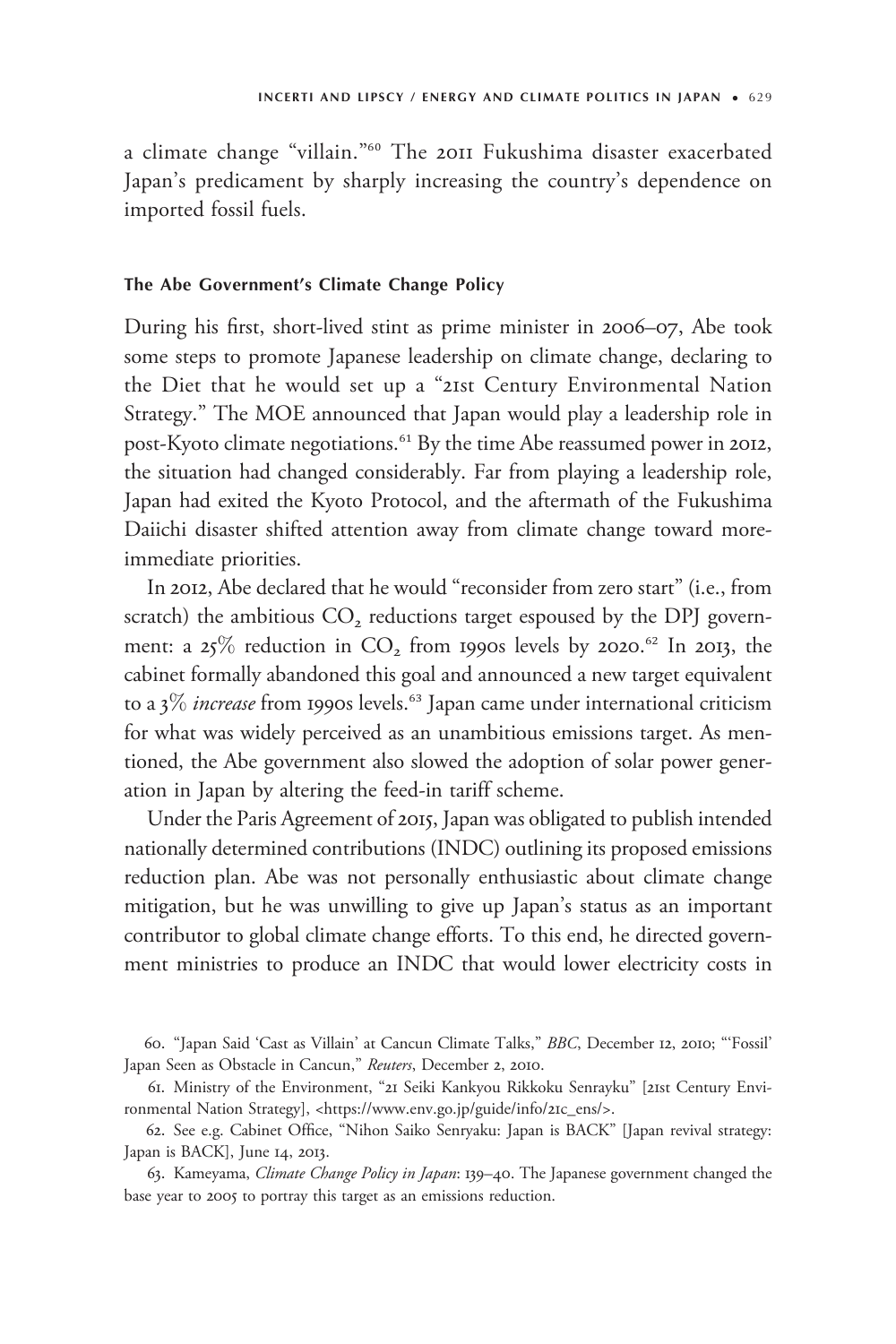Japan while making Japan's target appear comparable to those of the EU and the US.<sup>64</sup>

To reconcile these contradictory goals, Japanese bureaucrats produced an energy mix that relied heavily on coal, which reduced anticipated electricity costs, while choosing a base year—2013—that would paint Japan's headline emissions reduction number in the most favorable light possible: a  $26\%$  reduction by 2030, compared to  $18\% - 21\%$  for the US and  $24\%$  for the EU. Compared to the 1990 base year in the Kyoto Protocol, the number was far less impressive, putting Japan (18%) far behind the EU (40%) and in a range comparable to the US ( $14\%$ – $16\%$ ).<sup>65</sup> Furthermore, Japan's INDC has been criticized for relying on accounting gimmicks, such as excluding land use, land-use change, and forestry from the base year but including it in the target year to inflate the headline emissions reduction level.<sup>66</sup>

Abe's government has also come under criticism for encouraging the construction of new coal-fired power plants. The Abenomics growth strategy accelerated the construction of fossil fuel power plants: for example, the government reduced the environmental assessment period for new construction from three years to one.<sup>67</sup> Under Abe, Japan became the only G7 country pursuing the construction of new coal-fired plants.<sup>68</sup> The government has also pushed back against international efforts to limit foreign aid funding of coal-fired plants in developing countries, arguing that coal represents the cheapest source of electricity.<sup>69</sup> This policy also benefits Japanese firms, which are at the forefront of energy-efficiency technology for coal-fired plants.

One indicator of climate change response is provided by Germanwatch, an NGO that ranks countries' performance and policies on climate change mitigation. Its inaugural Climate Change Performance Index, in 2006, ranked Japan 34th out of 53 countries. On the eve of Abe's assumption of power in 2012, Japan was 40th out of 58—six places lower—but this was

<sup>64.</sup> Ibid.: 150.

<sup>65.</sup> Ibid.: 149.

<sup>66.</sup> Climate Action Tracker, "Japan," <[http://climateactiontracker.org/countries/japan.html>](http://climateactiontracker.org/countries/japan.html).

<sup>67.</sup> Cabinet Office, "Yawaraka Seicho Senryaku."

<sup>68.</sup> Chris Littlecot, "Snapshot of Japan Coal Phase Out Progress," E3G, October 21, 2015, <https://www.e3[g.org/library/snapshot-of-japan-coal-phase-out-progress](https://www.e3g.org/library/snapshot-of-japan-coal-phase-out-progress)>.

<sup>69.</sup> Kameyama, Climate Change Policy in Japan: 155, 159–60.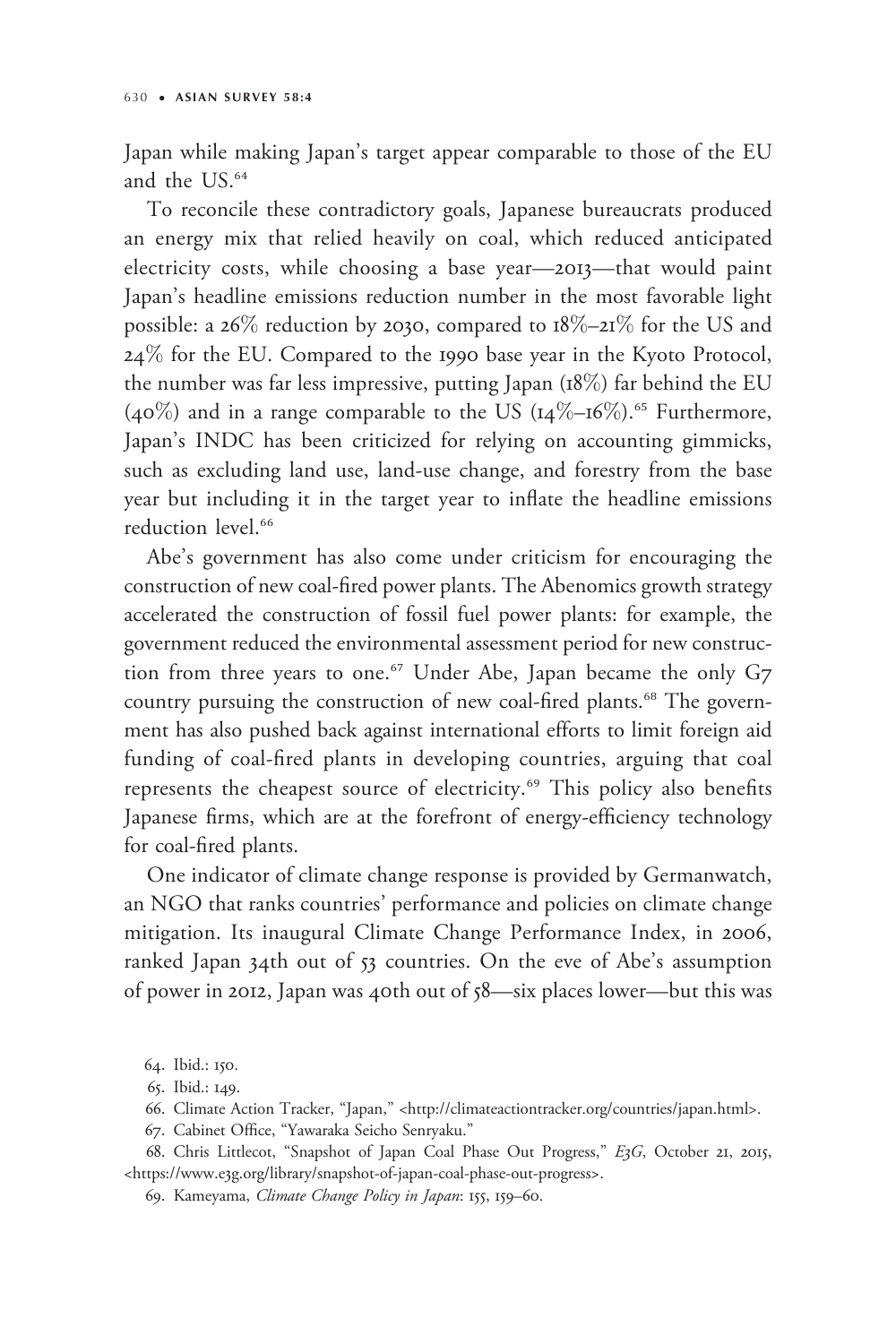partly attributable to five more countries being included in the ranking. In the 2018 ranking, five years into Abe's tenure, Japan was 47th out of 57. $^{70}$ 

This poor performance was not due solely to consequences of the Fukushima disaster. In the same 2018 assessment, Japan was 51st out of 57 in the "climate policy" component of the ranking, which focuses on the assessment of national policy measures by an expert survey.<sup>71</sup> International experts assessed Japan's climate change mitigation policies under Abe as less ambitious than those of Australia, where conservative politicians are often openly skeptical of climate change science.<sup>72</sup> (Shortly after leaving office, Australia's former prime minister, Tony Abbott, likened climate change mitigation policies to "primitive people... killing goats to appease the volcano gods."<sup>73</sup>) The experts, the report said, "see the continued increase in the number of coal-fired power plants as becoming a major threat to achieving Japan's already weak 2030 mitigation target."<sup>74</sup>

### Discussion

Japan's climate change policy has failed to live up to the leadership ambitions it had in the 1990s. In part, this reflects long-term factors that preceded Abe. Japan also achieved high levels of energy efficiency relatively early on, making incremental mitigation relatively more costly in international comparison.<sup>75</sup> However, even accounting for these factors, it is clear that Abe has placed a low priority on climate change mitigation, consistently favoring policies that reduce domestic energy prices even if they raise  $CO<sub>2</sub>$  emissions.

# CONCLUSION

The Abe government's energy policy has reflected both continuity and disjuncture from previous periods. In several respects, Abe's assumption of

70. Jan Burck, Franziska Marten, Christoph Bals, Niklas Höhne, Carolin Frisch, Niklas Clement, and Kao Szu-Chi, "Climate Change Performance Index 2018," Germanwatch, Bonn.

71. Ibid.

72. "Climate Change 'Exaggerated', Says Former Australian PM," The Guardian, November 6, 2013.

73. "Tony Abbott Needs to Explain U-Turn on Climate Change, Julie Bishop Says," The Guardian, October 12, 2017.

74. Burck et al., "Climate Change Performance Index 2018."

75. David G. Victor, Keigo Akimoto, Yoichi Kaya, Mitsutsune Yamaguchi, Danny Cullenward, and Cameron Hepburn, "Prove Paris Was More Than Paper Promises," Nature 548 (2017): 25–27.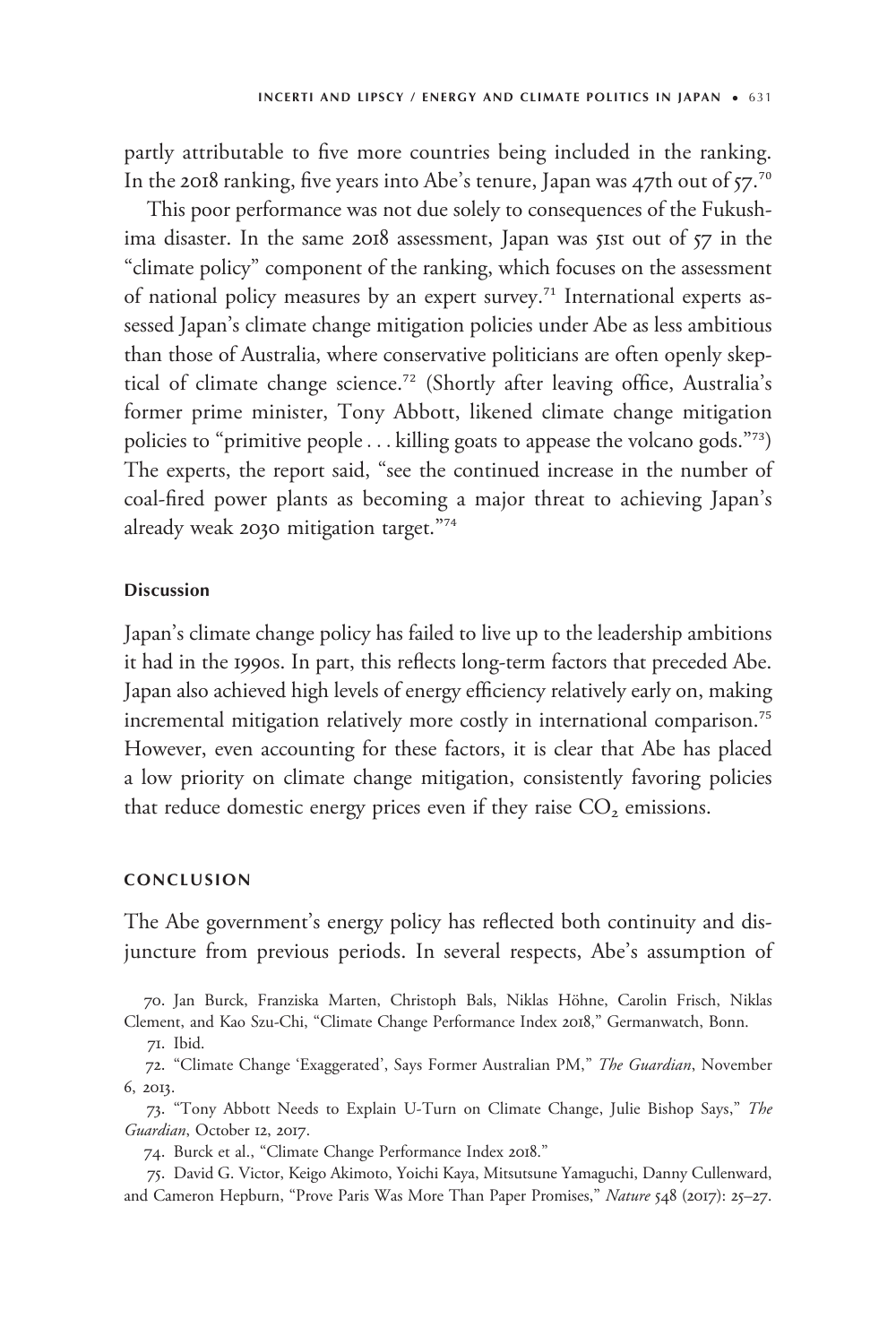power represented a return to traditional LDP energy policymaking, only briefly perturbed by the DPJ in 2009–12: the prioritization of economic growth over environmental issues, and hence the greater bureaucratic influence of METI over the MOE; rejection of the DPJ's radical post-Fukushima environmental policies, such as the  $25\%$  emissions reduction target and antinuclear policy; and a relative shift back toward Japan's traditional energy mix in favor of nuclear and coal at the expense of renewables.

Abe's government also faced the same constraints that left the DPJ's energy policy inchoate. Japan's slow economic growth and dire public finances limit the scope for ambitious policy initiatives. Japanese industry is struggling under international competitive pressures, and maintains a credible threat of international relocation, making policymakers hesitant to impose stringent energy conservation policies. The Fukushima disaster sharply increased Japan's dependence on fossil fuels and made new nuclear power plant construction a nonstarter for the foreseeable future. Japan's current electoral system makes it difficult to raise the price of energy for the general public, limiting policy tools to encourage energy conservation and mitigate greenhouse gas emissions.

Nonetheless, we should not exaggerate the political constraints faced by Abe. His government came to power with greater leeway to pursue an aggressive climate change agenda, compared to its predecessors. The collapse of the DPJ and subsequent splintering of the opposition under an electoral system dominated by single-member districts meant the LDP could reliably return to power despite adopting at least some policy positions out of favor with Japanese voters. Abe chose to use this leeway primarily to reinvigorate nuclear power, which had become deeply unpopular after Fukushima. Under a different prime minister, it is conceivable that the political opportunity afforded by opposition failure could have been used for other priorities, such as accepting higher electricity prices for the more vigorous promotion of renewables, a national cap-and-trade system, or a more meaningful carbon tax.

Abe's policies did not represent a complete return to traditional Japanese energy politics. The Fukushima disaster undermined the political influence and credibility of large utilities, which now face more-stringent regulatory oversight and more-meaningful competition. Although Abe watered down the DPJ's feed-in tariff scheme, the basic principles remain in place, and the government's long-term planning still foresees a significant increase in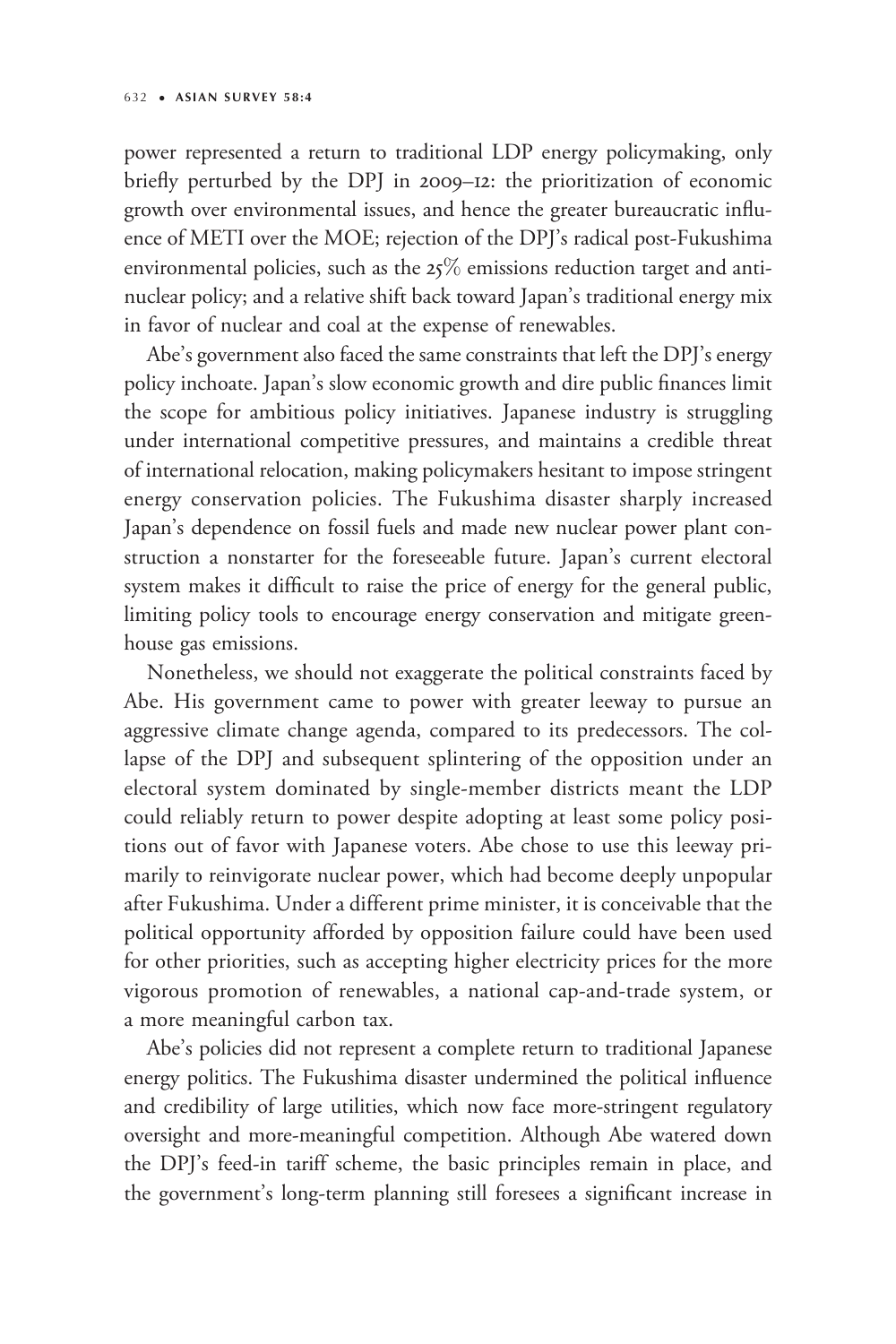renewable energy generation by 2030, to a level exceeding nuclear. Abe's promotion of hydrogen fuel cells and their associated infrastructure represents a gamble that few of his international counterparts are willing to take.

Abe has promoted himself as a defender of the international liberal order in the wake of President Trump's assumption of power in the US, symbolized by Japan's resuscitation of the Trans-Pacific Partnership. Similar leadership has not been forthcoming in climate change. Japan's performance on  $CO<sub>2</sub>$ emissions reduction is no more impressive than that of the US, despite the latter's withdrawal from both the Kyoto and Paris agreements. Japan's INDC associated with the Paris Agreement relies heavily on accounting gimmicks designed to exaggerate emissions reduction. Japan's deteriorating profile in international climate change cooperation precedes Abe. However, his government did not make a meaningful effort to reverse the tide.

What are the future prospects for energy policy in Japan? The basic preconditions for Abenergynomics are likely to remain in place in the immediate future, but the longer term is less certain. The LDP is unlikely to face a credible electoral threat in the near term. As of April 2018, Japan's opposition parties, including the two largest in the lower house—the Constitutional Democratic Party of Japan and the Party of Hope—agree on nuclear power elimination, but remain divided on a host of other issues, such as constitutional revision. These ideological and policy divides make it unlikely that Japan's current opposition parties will consolidate into an effective coalition in the near term. Certain aspects of Japan's electoral institutions may also make opposition consolidation challenging.<sup>76</sup> Nonetheless, as the DPJ illustrates, two-party consolidation is not impossible in Japan.

But two-party consolidation could actually exacerbate Japan's energy predicament by constraining viable policy options. For example, credible competition from a consolidated opposition could make it more difficult for the LDP to continue publicly unpopular measures like nuclear restarts and coalfired power plant construction, increasing Japan's dependence on energy from unstable sources like the Middle East and Russia. A credible opposition

<sup>76.</sup> John M. Carey and Matthew Soberg Shugart, "Incentives to Cultivate a Personal Vote: A Rank Ordering of Electoral Formulas," Electoral Studies 14:4 (1995): 417-39; Ethan Scheiner, Democracy without Competition in Japan: Opposition Failure in a One-Party Dominant State (Cambridge: Cambridge University Press, 2006).